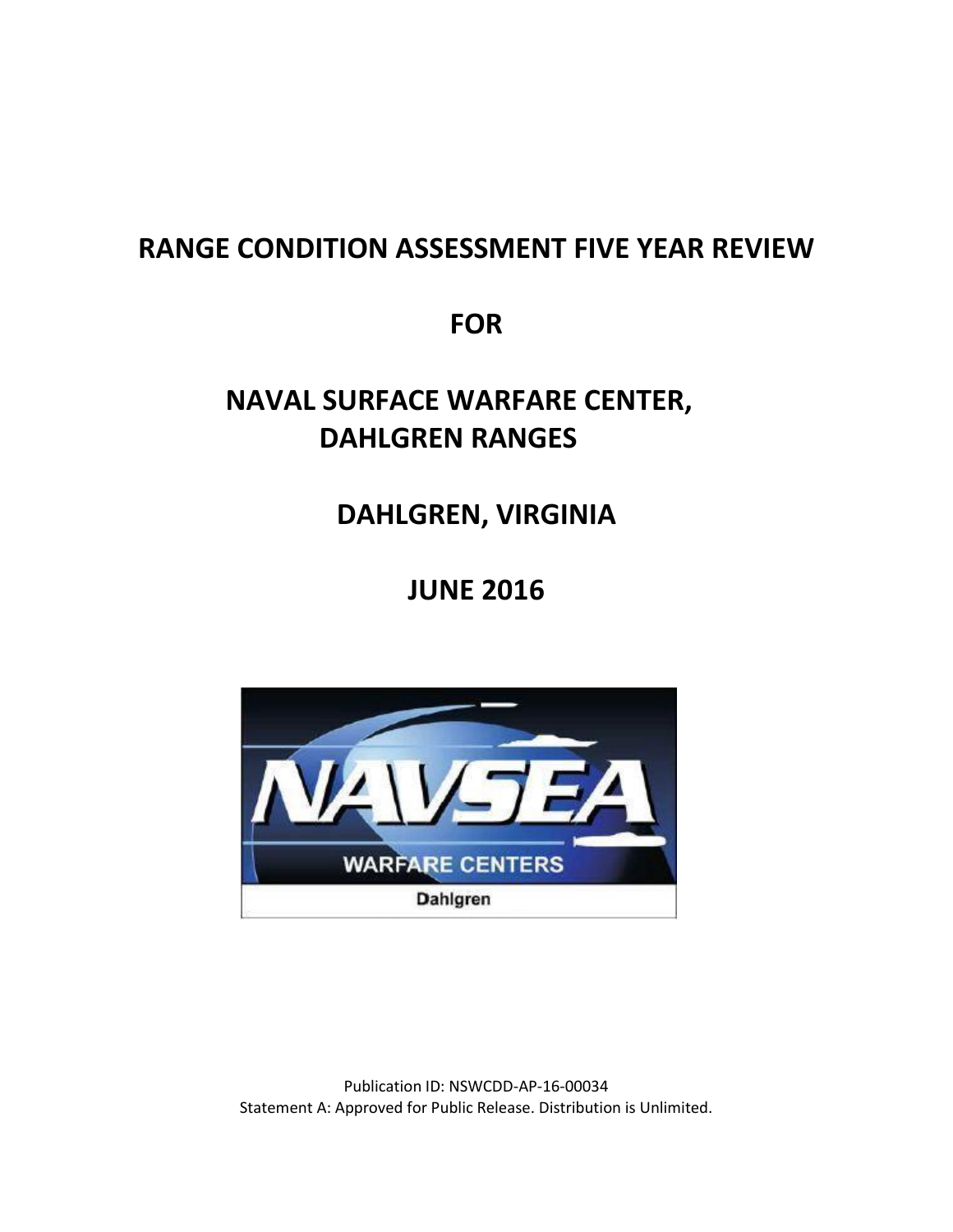# **THIS PAGE WAS INTENTIONALLY LEFT BLANK**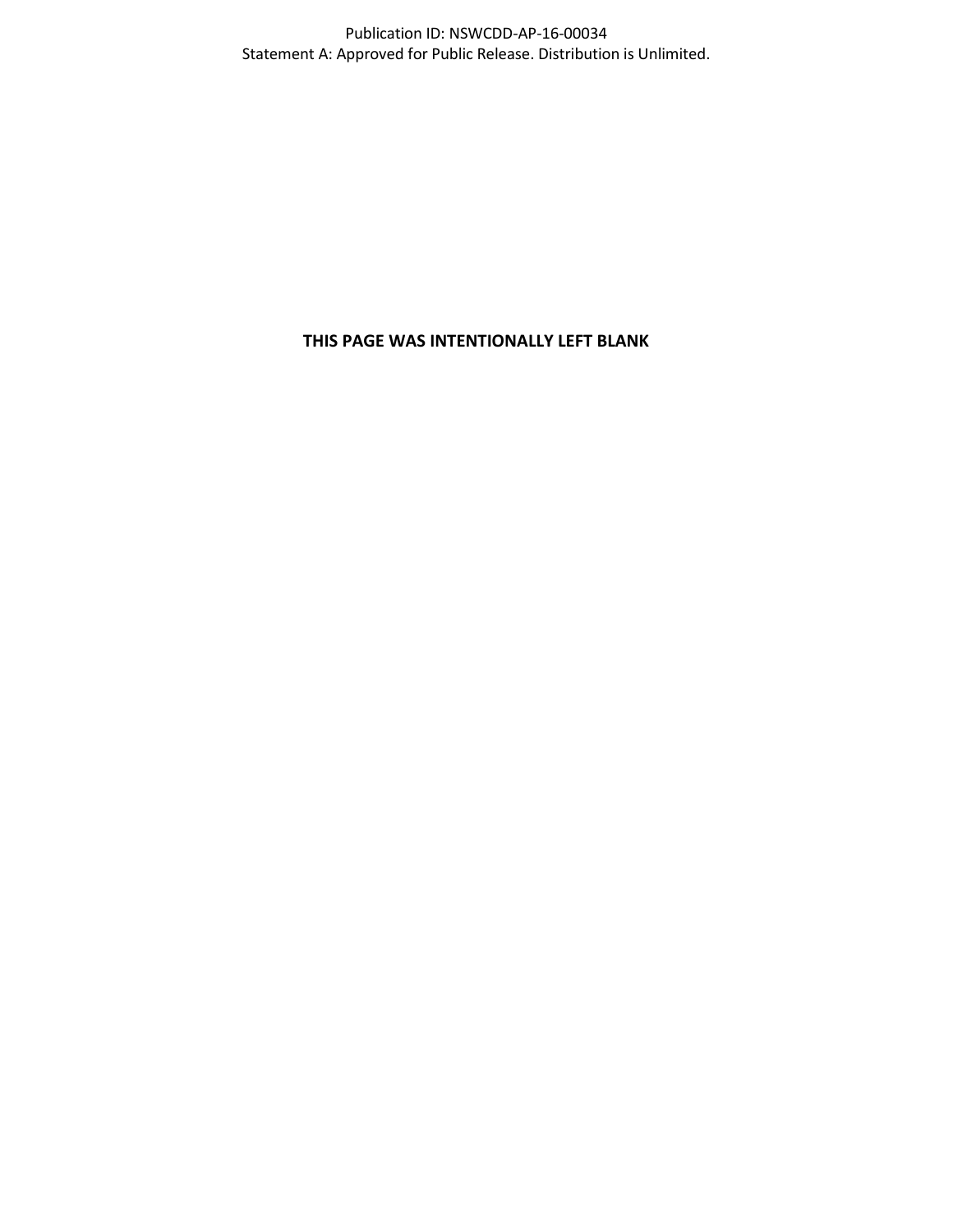# **RANGE CONDITION ASSESSMENT FIVE YEAR REVIEW**

# **FOR**

# **NAVAL SURFACE WARFARE CENTER, DAHLGREN RANGES**

**JUNE 2016**

Please contact the following with comments and questions: Dr. Jeanne Hartzell [Jeanne.Hartzell1@navy.mil](mailto:Jeanne.Hartzell1@navy.mil) 540-653-0933 17483 Dahlgren Rd Ste 104 Dahlgren Virginia 22448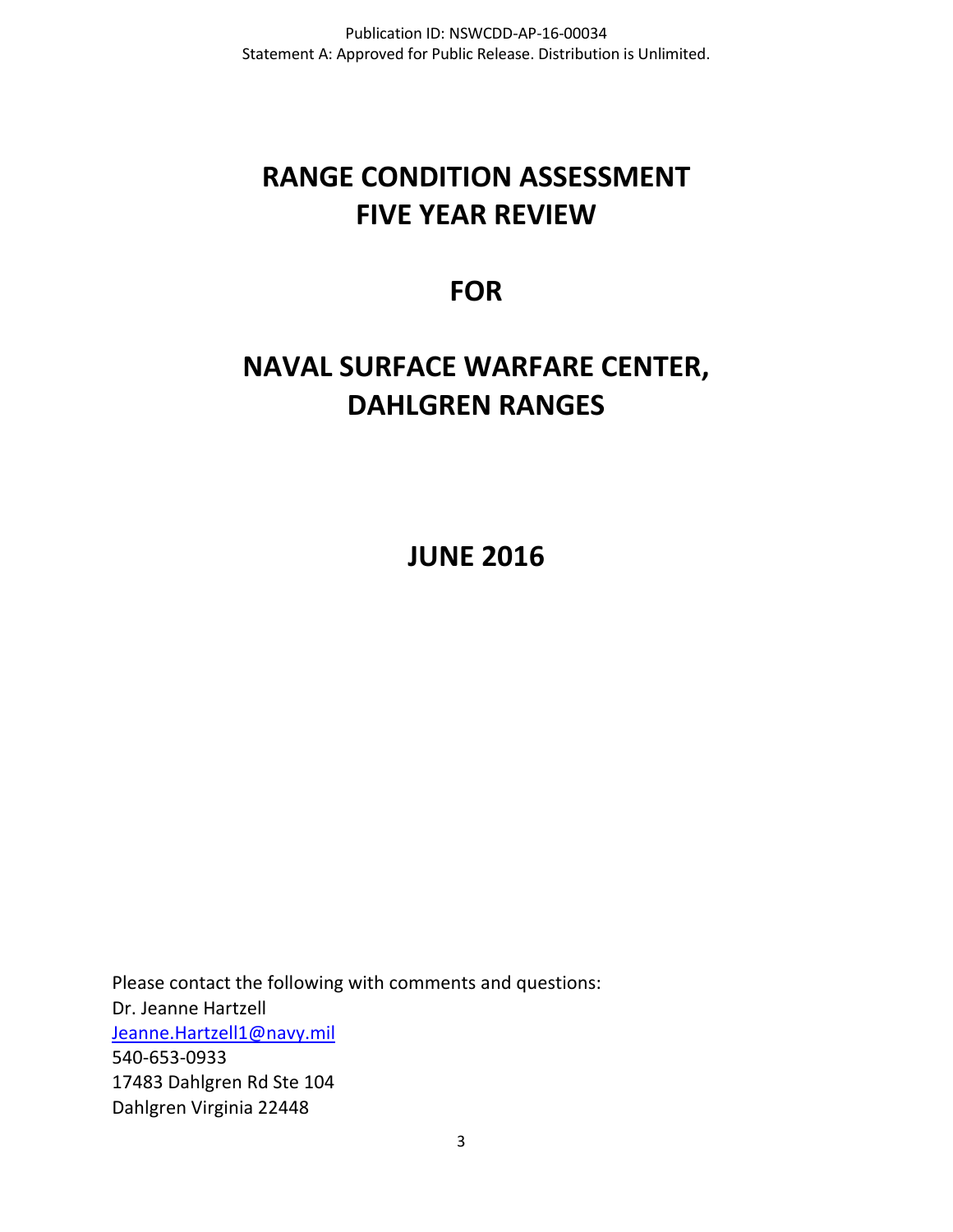#### **THIS PAGE WAS INTENTIONALLY LEFT BLANK**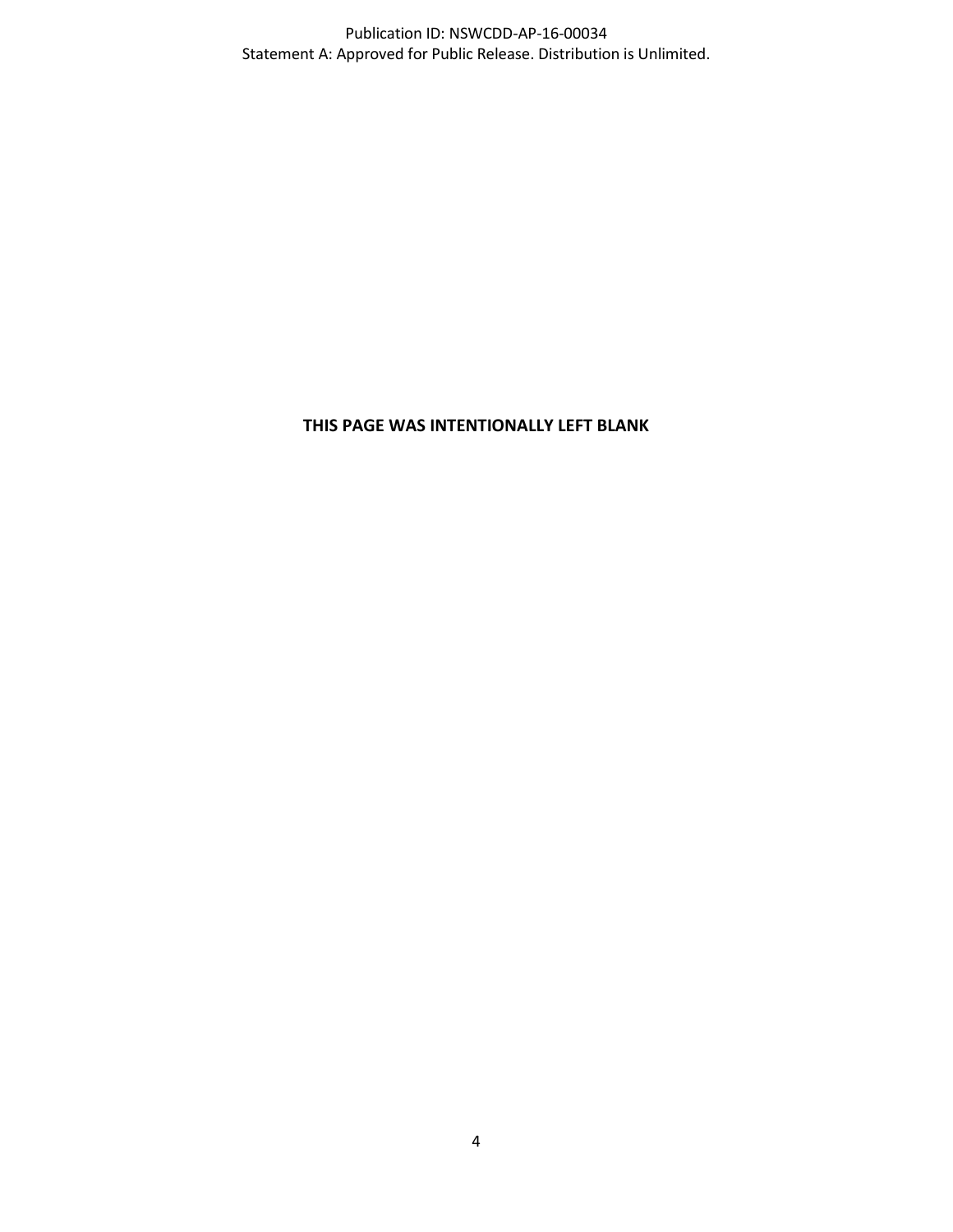# **Table of Contents**

# **Contents**

| 1.0 |        |  |  |  |  |  |
|-----|--------|--|--|--|--|--|
|     |        |  |  |  |  |  |
|     |        |  |  |  |  |  |
|     |        |  |  |  |  |  |
| 2.0 |        |  |  |  |  |  |
|     |        |  |  |  |  |  |
|     |        |  |  |  |  |  |
| 3.0 |        |  |  |  |  |  |
|     |        |  |  |  |  |  |
|     |        |  |  |  |  |  |
|     |        |  |  |  |  |  |
|     |        |  |  |  |  |  |
|     |        |  |  |  |  |  |
|     |        |  |  |  |  |  |
|     |        |  |  |  |  |  |
|     |        |  |  |  |  |  |
|     |        |  |  |  |  |  |
|     |        |  |  |  |  |  |
|     |        |  |  |  |  |  |
|     | 3.1.10 |  |  |  |  |  |
|     | 3.1.11 |  |  |  |  |  |
|     | 3.1.12 |  |  |  |  |  |
|     |        |  |  |  |  |  |
| 4.0 |        |  |  |  |  |  |
| 5.0 |        |  |  |  |  |  |
| 6.0 |        |  |  |  |  |  |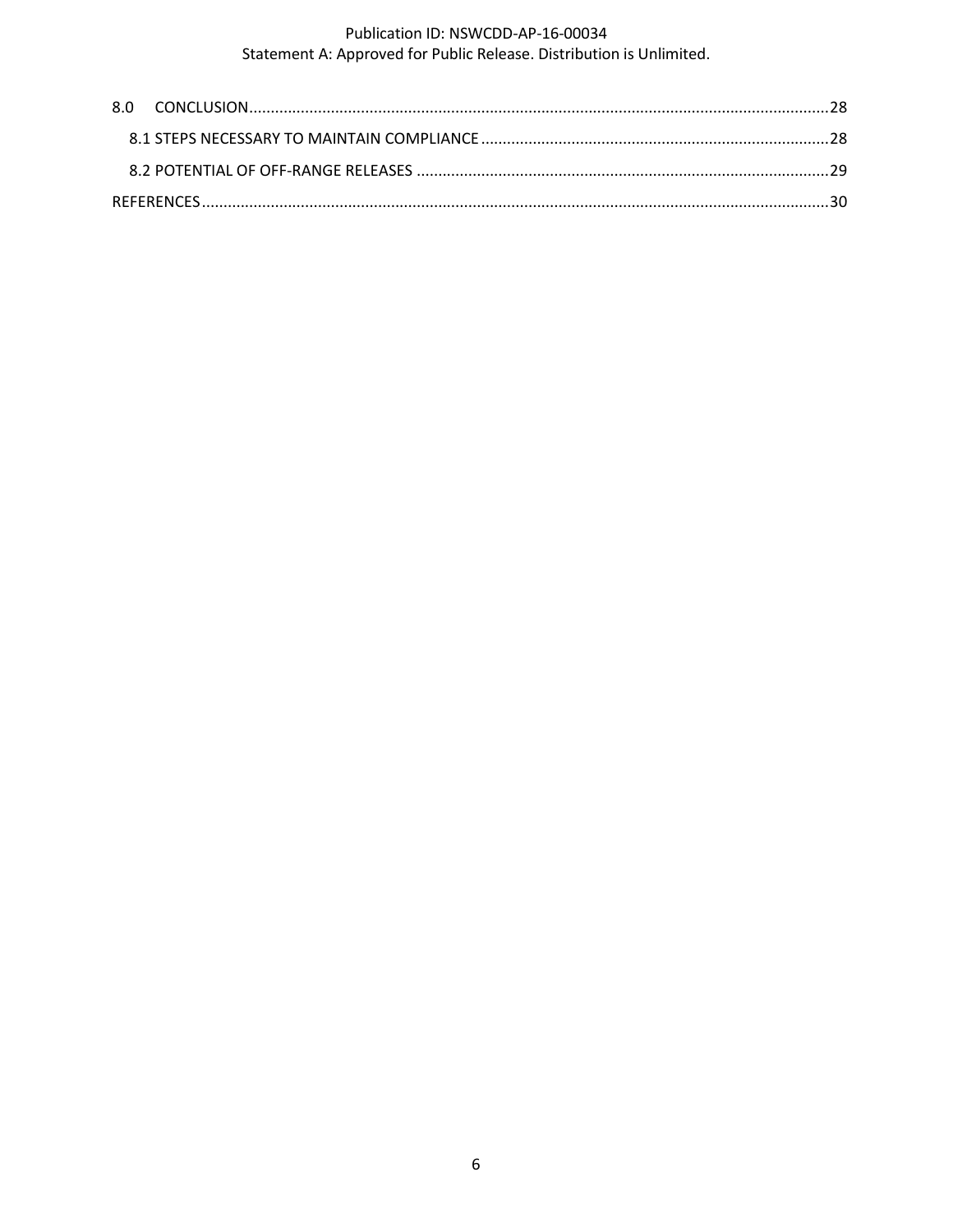# **LIST OF ACRONYMS AND ABBREVIATIONS**

<span id="page-6-0"></span>

| AA            | Anti-Aircraft                                         |
|---------------|-------------------------------------------------------|
| <b>BMP</b>    | <b>Best Management Practices</b>                      |
| CA            | <b>Cost Analysis</b>                                  |
| <b>CWAP</b>   | <b>Comprehensive Work Approval Process</b>            |
| DoD           | Department of Defense                                 |
| EAP           | <b>Encroachment Action Plan</b>                       |
| EE            | <b>Engineering Evaluation</b>                         |
| EEA           | <b>Explosives Experimental Area</b>                   |
| EE/CA         | <b>Engineering Evaluation/Cost Analysis</b>           |
| <b>EIS</b>    | <b>Environmental Impact Statement</b>                 |
| EM            | Electromagnetic                                       |
| <b>EMLF</b>   | Electromagnetic Launch Facility                       |
| <b>EOD</b>    | <b>Explosive Ordnance Disposal</b>                    |
| <b>EPCRA</b>  | Emergency Planning and Community Right-to-Know Act    |
| FS            | <b>Feasibility Study</b>                              |
| <b>GPS</b>    | <b>Groundwater Protection Standard</b>                |
| <b>HMX</b>    | Octahydro-1,3,5,7-tetranitro-1,3,5,7-tetrazocine      |
| IC            | <b>Institutional Controls</b>                         |
| <b>INRMP</b>  | Integrated Natural Resources Management Plan          |
| IR            | <b>Installation Restoration</b>                       |
| <b>JLUS</b>   | Joint Land Use Study                                  |
| <b>LTM</b>    | Long Term Management                                  |
| <b>MC</b>     | <b>Military Constituents</b>                          |
| <b>MCOPC</b>  | <b>Munition Constituents of Potential Concern</b>     |
| <b>MEC</b>    | Munitions and Explosives of Concern                   |
| <b>MNA</b>    | <b>Monitored Natural Attenuation</b>                  |
| <b>NSASP</b>  | Naval Support Activity South Potomac                  |
| <b>NSFDL</b>  | Naval Support Facility Dahlgren                       |
| <b>NSWCDD</b> | Naval Surface Warfare Center Dahlgren Division        |
| OB/OD         | Open Burn/Open Detonation                             |
| <b>ORC</b>    | <b>Operational Range Clearance</b>                    |
| <b>ORSM</b>   | <b>Operational Range Site Model</b>                   |
| <b>POL</b>    | Petroleum, Oils, and Lubricants                       |
| <b>PRTR</b>   | Potomac River Test Range                              |
| <b>RCA</b>    | <b>Range Condition Assessment</b>                     |
| <b>RCRA</b>   | Resource Conservation and Recovery Act                |
| RDT&E         | Research, Development, Test & Evaluation              |
| <b>RDX</b>    | Hexahydro-1,3,5-trinitro-1,3,5-triazine               |
| RI            | Remedial Investigation                                |
| <b>ROD</b>    | <b>Record of Decision</b>                             |
| <b>RSEPA</b>  | Range Sustainability Environmental Program Assessment |
| <b>SIA</b>    | Special Interest Area                                 |
| <b>TNT</b>    | 2,4,6-Trinitrotoluene                                 |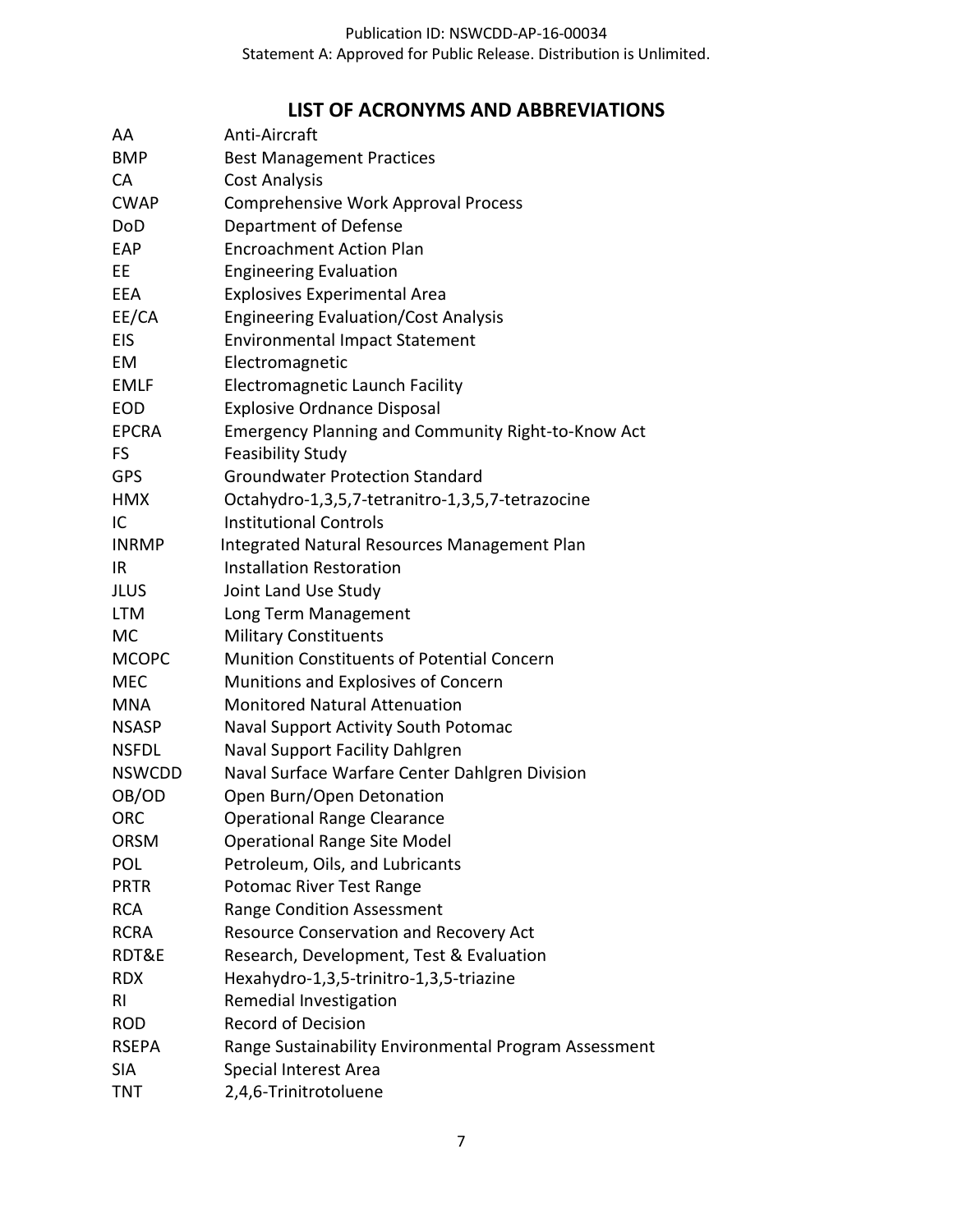#### <span id="page-7-0"></span>**EXECUTIVE SUMMARY**

The Range Sustainability Environmental Program Assessment (RSEPA) process was developed by the Chief of Naval Operations to meet the requirements of Department of Defense (DoD) Instruction 4715.14. The purpose of the RSEPA process is to assess and address the environmental condition of land-based operational ranges where munitions are used or were used. The first step in the RSEPA process is to conduct a Range Condition Assessment (RCA). The initial RCA for the Naval Surface Warfare Center Dahlgren Division (NSWCDD) was completed in September 2010. That assessment found that overall, Research, Development, Test & Evaluation (RDT&E) operations at NSWCDD-operated ranges were in compliance with applicable environmental program requirements, and there was no need to investigate any areas for potential off-range releases of Military Constituents (MCs) beyond investigations already planned.

[Click here to open the 2010 NSWCDD Range Condition Assessment](http://www.navsea.navy.mil/Portals/103/Documents/NSWC_Dahlgren/Resources/RCA2010.pdf)

Consistent with the RSEPA process, a RCA five-year review is required with the overall objective of the continued evaluation of potential environmental impacts of range activities. NSWCDD's five-year RCA review included evaluation of the two questions below, which are taken from Decision Point 1 in the U.S. Navy RSEPA Policy Implementation Manual (2006). Decision points are used to determine if further action or evaluation is warranted. As determined from the fiveyear review, both Decision Point 1 questions could be answered in the negative, which means the RCA is complete and no further action is required at this time.

#### *Question 1: Are Further Steps Required to Maintain Compliance?*

The data for the RCA five-year review indicate that NSWCDD-operated ranges are in compliance with appropriate management statutes and regulations. Detailed information regarding compliance for NSWCDD-operated ranges is listed in Section 3. Furthermore, no new regulations were identified that would compromise compliance. Therefore, protective measures already in place and listed in Section 4 will continue, but no additional steps are recommended to maintain compliance at any NSWCDD-operated range.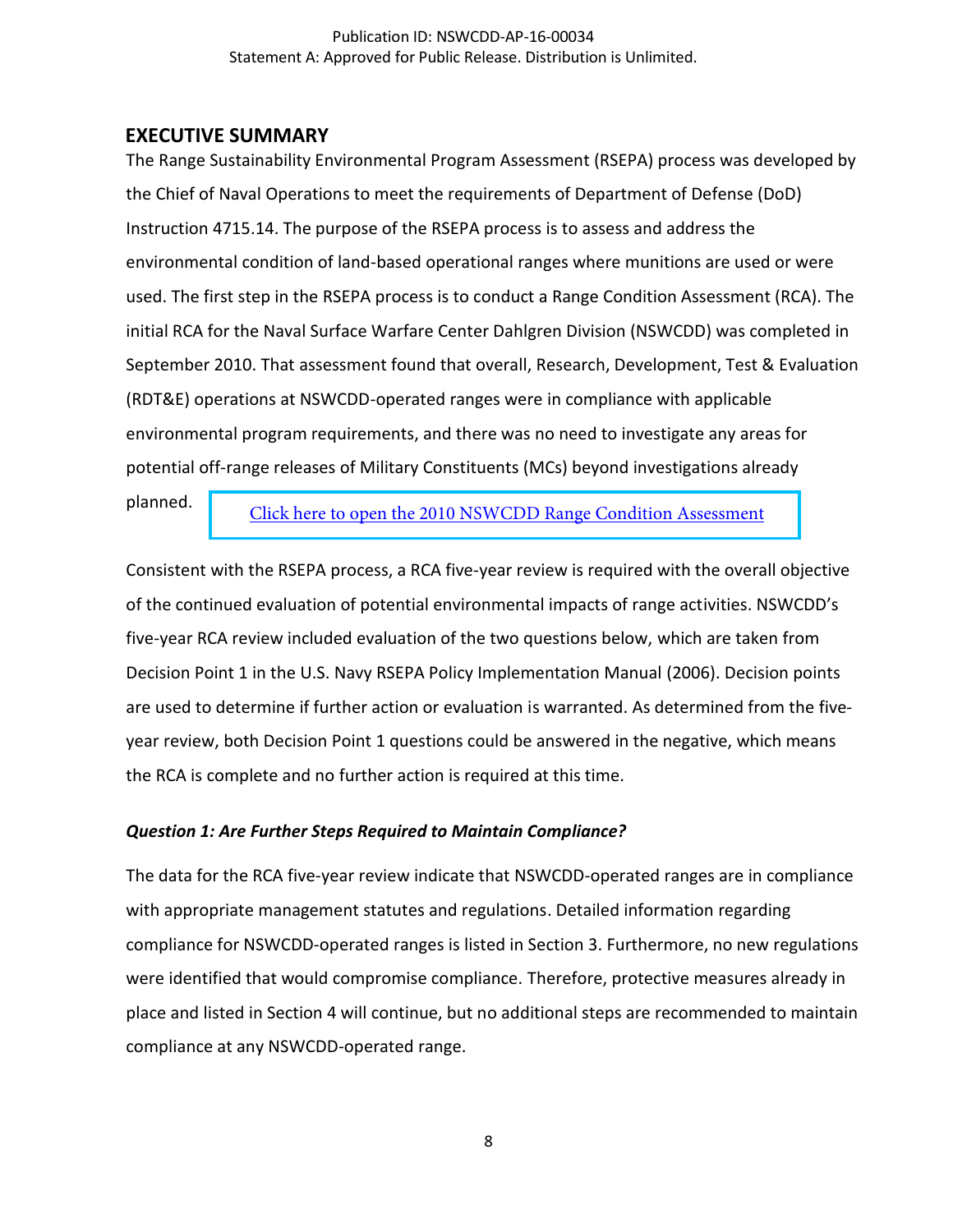#### *Question 2: Is Further Analysis Required to Assess Risk of Potential Off-Range Release?*

The Environmental Impact Statement (EIS), "*Outdoor Research, Development, Test and Evaluation Activities,*" finalized in 2013, evaluated the impact of past, present, and future RDT&E operations on the environment at NSWCDD, including the Potomac River Test Range (PRTR). An appropriate list of ordnance-related Munition Constituents of Potential Concern (MCOPC) was selected for evaluation in the EIS, based on total mass (cumulative over the last 90 years), toxicity and US Navy guidance, including RSEPA guidance of 2006. The MCOPC included seven metals (Cd, Cr, Cu, Pb, Mn, Ni and Zn) and five explosive constituents [ammonium picrate, Octahydro-1,3,5,7-tetranitro-1,3,5,7-tetrazocine (HMX), Hexahydro-1,3,5-trinitro-1,3,5-triazine (RDX), Tetryl and 2,4,6-Trinitrotoluene (TNT)]. Potential exposure pathways were modeled for human health and ecological risk when compared to risk-based regional screening levels developed by the US Environmental Protection Agency (USEPA, 2012). Additionally, continuing monitoring requirements of the Installation Restoration (IR) Program and the Resource Conservation and Recovery Act (RCRA) Subpart X permitting requirements address any areas where there is a potential for any off-range release of MCs, including low levels of explosives (e.g., RDX) and perchlorate in shallow aquifer wells at Explosives Experimental Area (EEA). The groundwater underlying EEA is monitored to ensure MCOPC are not increasing in extent or concentration. Review of these program areas indicates there is no potential for off-range release at concentrations which exceed the USEPA Human Health and Ecological screening levels. Therefore, further analysis to assess risk of potential off-range release is not warranted at this time.

## <span id="page-8-0"></span>**1.0 INTRODUCTION**

The RCA five-year review was initiated in the summer of 2015. The review included site visits and interviews with NSWCDD and Naval Support Activity South Potomac (NSASP) personnel to support revisions to the environmental compliance assessment areas, where applicable. The review looked at the same six NSWCDD land-based ranges as in the original RCA (September 2010) where munitions operations are conducted: Anti-Aircraft (AA) Fuze Range, EEA, Machine Gun Range, Main Range, Missile Test Range, and Terminal Range. This review does not address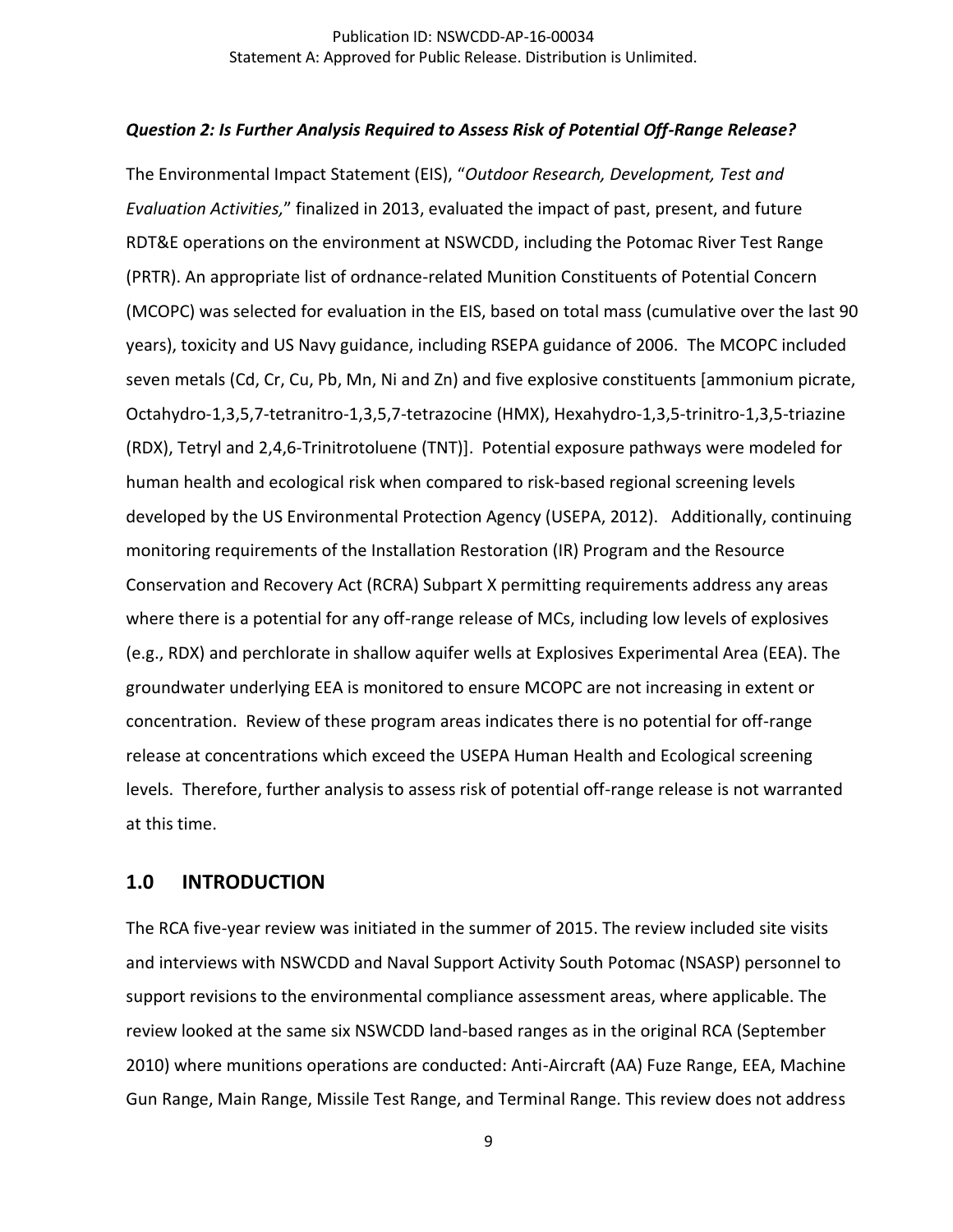the PRTR, since water ranges are addressed by a separate Water RSEPA process.

## <span id="page-9-0"></span>**1.1 PURPOSE**

The purpose of the RCA five-year review is to obtain and reevaluate information needed to assess and manage the present environmental condition of each land-based range under the Navy's control. This report includes evaluations and findings related to range operations that could affect compliance with environmental laws, regulations, or self-imposed military requirements, and assesses the risk of an off-range release. Knowledge of range specific environmental conditions also helps managers make informed decisions and reduces overall planning required for Navy operational activities.

## <span id="page-9-1"></span>**1.2 RANGE BOUNDARY DEFINITION**

The Mainside Ranges are adjacent to each other, but otherwise, the range boundaries are represented by shoreline, Navy property line, and non-range land areas. The EEA Range boundary is represented by shoreline and Navy property line.

## <span id="page-9-2"></span>**1.3 RCA FIVE-YEAR REVIEW PRIMARY ELEMENTS**

- 1. Document any changes from previous RCAs (e.g., new weapon systems, receptors);
- 2. Determine if further steps are necessary to maintain compliance (e.g., new regulations);
- 3. Evaluate the status and effectiveness of protective measures, if necessary;
- 4. Confirm the elements of the Operational Range Site Model (ORSM);
- 5. Verify the assumptions and inputs required for predictive modeling; and
- 6. Determine what, if any, revisions were made to the RSEPA Policy Implementation Manual since the previous RCA was completed and incorporate those changes into the review.

# <span id="page-9-3"></span>**2.0 CHANGES IN OPERATIONAL AND ENVIRONMENTAL STATUS**

## <span id="page-9-4"></span>**2.1 OPERATIONAL RANGE ACTIVITIES**

NSWCDD provides RDT&E, analysis, systems engineering, integration and certification of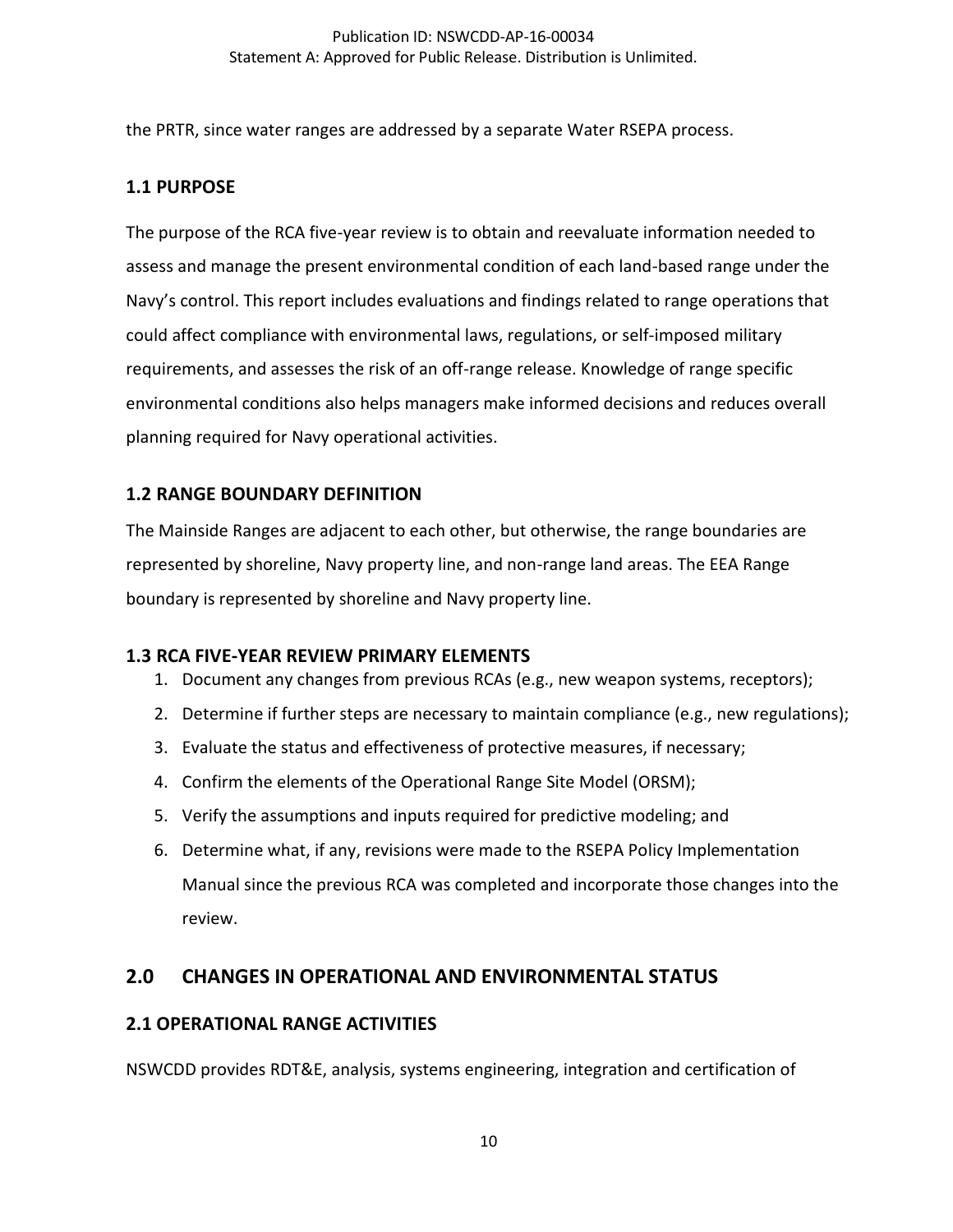complex naval warfare systems related to surface warfare, strategic systems, combat and weapons systems associated with surface warfare.

The RDT&E activities that take place on the ranges and associated weapons systems are described below:

- **Missile Test Range** This range is used to conduct overland test and evaluation of vehicles and conventional and special weapon components against targets. The range includes suspended targets, fixed and portable facilities and analytical equipment. Experimental devices can be fired into the PRTR from this range. The Electromagnetic Launch Facility (EMLF) for railgun and hypervelocity projectile RDT&E is located on this range. This range also encompasses an EOD (Explosive Ordnance Disposal) training range for nonfragmenting energetic training operations.
- **Terminal Range** This range supports RDT&E and production testing of weapon systems, components, and other ordnance material (specifically, experimental items). This range allows for tests requiring large quantities of explosives, ballistic evaluation of armor plates, penetration tests of projectiles, and high chamber pressures. A projectile recovery system is available to recover projectiles to study gun firing effects, especially for emerging-technology projectiles. Although most firings are aimed into butts or backstops, rounds can be fired into the PRTR.
- **Main Range** This range is used for systems integration and testing with networked connectivity to most shipboard combat system elements. The Main Range includes thirtynine gun emplacements plus test stands for proof-firing gun-mount oscillating assemblies and gun barrels located approximately 1,500 feet from the Potomac River. This range uses the PRTR for fuze and ballistic testing and as an over-the-water backstop. All acceptance testing of gun barrels and mounts are conducted at this range. The Search and Track Sensor Test Site houses radar systems used for gun fire control, systems integration, scanning the range, and controlling unmanned aerial vehicles.
- **AA Fuze Range** This range is used for over-the-water testing of fuzes, proof tests, barrel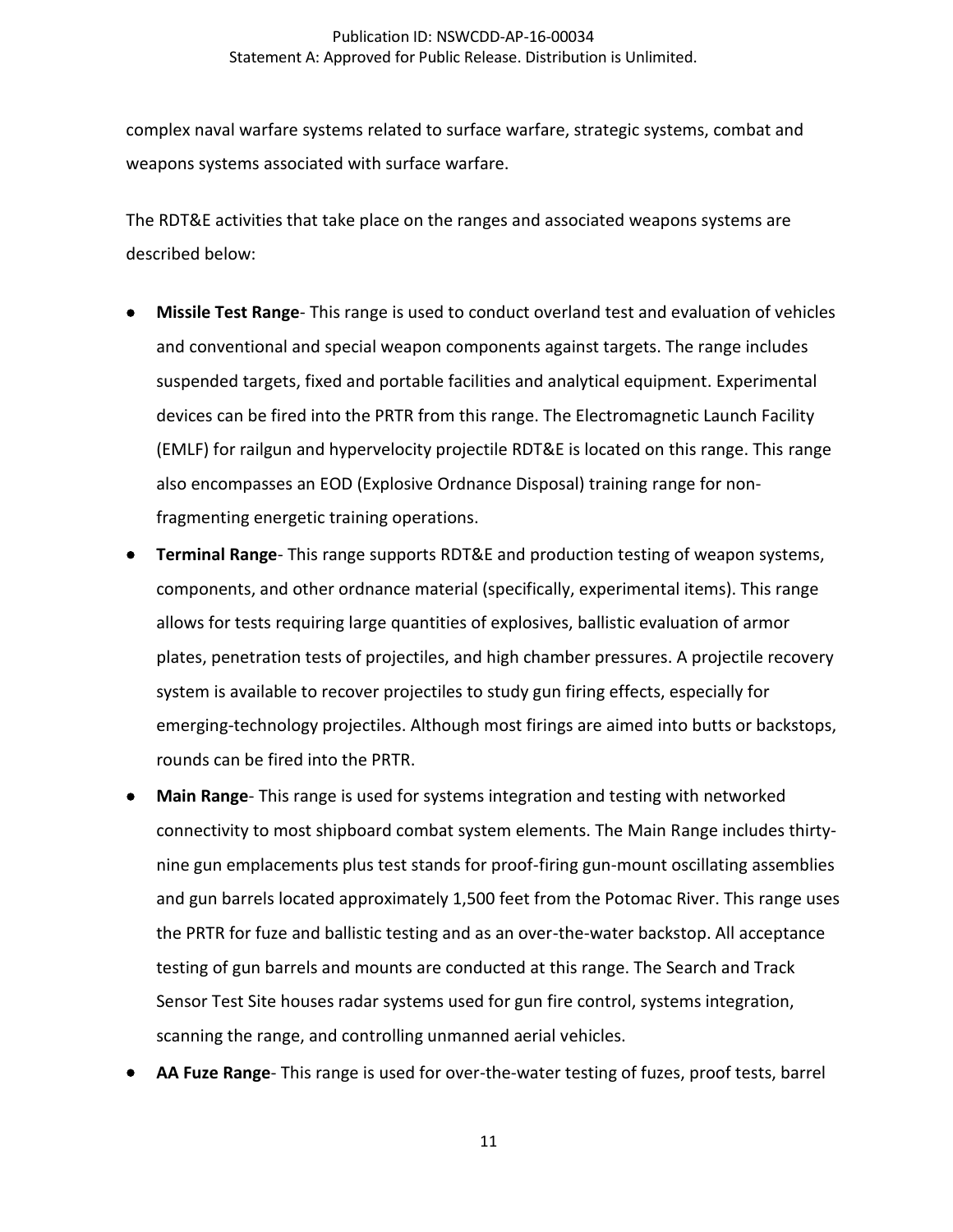wear and heating tests, projectile ramming tests, new projectile design evaluation, and water-surface burst data at short and long firing distances. This range offers a large "safety zone" for fuze testing, since it is situated in close proximity to the Potomac River shoreline. The range includes temperature-conditioning equipment and propellant charge weighing and assembly equipment.

- **Machine Gun Range** This range includes four indoor firing bays, and an outdoor test area with multiple gun emplacements. It also includes two indoor/outdoor bays that use the river range for penetration tests of light-armor materials. Testing 40-mm and smaller guns and ammunition is performed at this range. This range has temperature conditioning chambers and a charge assembly room. The range is also used to evaluate the effectiveness of windshields and protective armor against representative small arms threats, such as improvised explosive devices and other non-conventional threats. The range is equipped to record data such as firing stresses and strains, shock waves, projectile pressure, temperature, position, velocity, and acceleration. The Navy Directed Energy Center is located on this range.
- **EEA** This range supports performance, lethality, safety, and insensitive-munitions testing on full-scale weapon systems and components containing explosives, propellants, and inert materials. Although the EEA mainly supports RDT&E and safety testing for ordnance weapon systems, such as rocket-propelled grenades, rockets, and restrained missiles, this complex also supports RDT&E of lasers, Electromagnetic (EM) energy, and chemical and biological simulants. The EEA is extensively instrumented for conducting explosive tests such as blast measurements, target vulnerability, arena testing, and live-fire tests. Safety testing of ordnance (munitions) includes temperature and humidity cycling, shock, vibration, and a 40-foot drop. Insensitive-munitions tests include fast cook-off, slow cookoff, fragment impact, shaped charge/jet impact, sympathetic detonation, and bulletimpact testing. The Counter Explosive Test Facility, the Naval Ordnance Transient Electromagnetic Simulator facility, and two ranges – Churchill and Harris – are located within the EEA. The Open Burn/Open Detonation (OB/OD) permitted treatment area is located on Churchill range.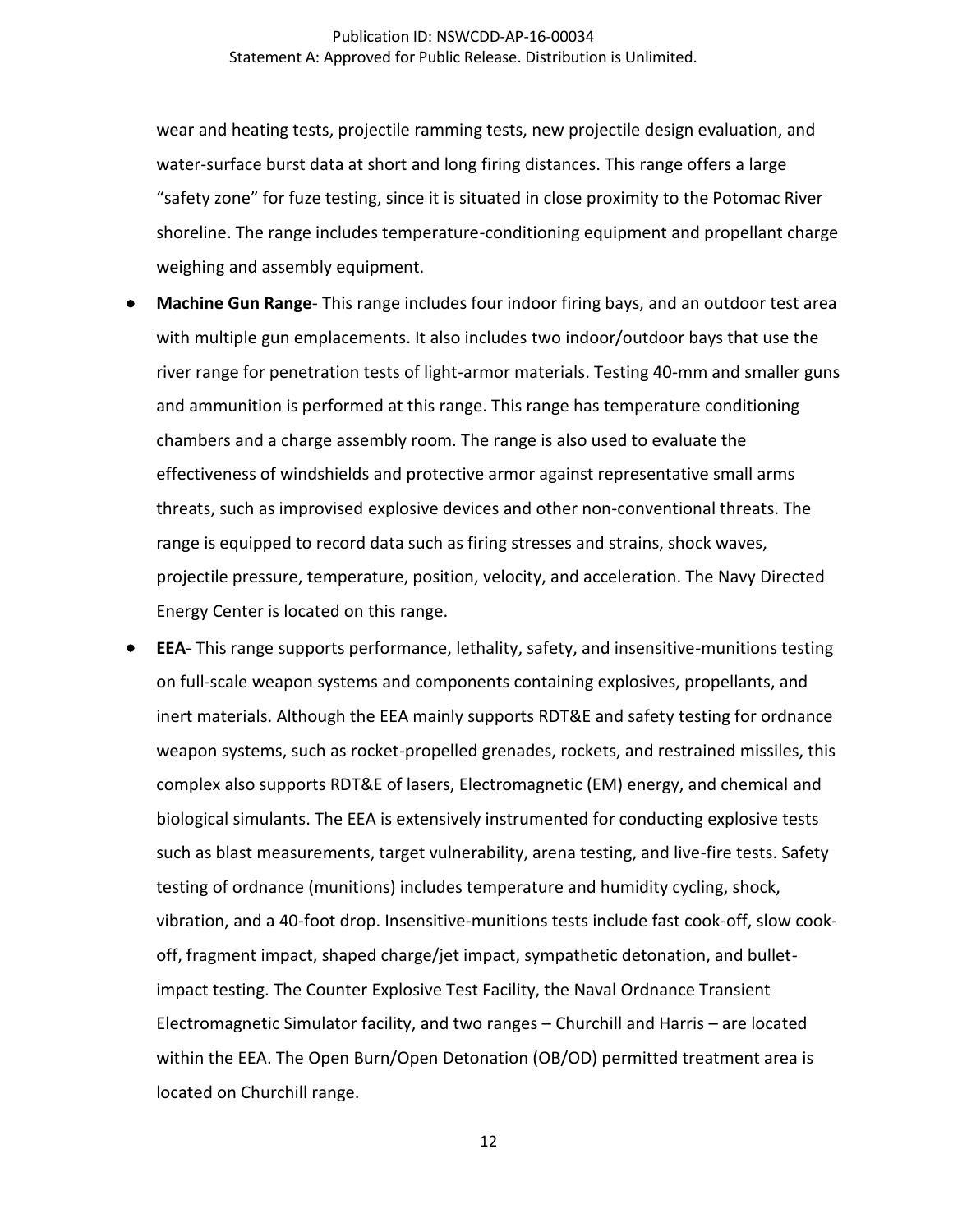There have been no changes in operational procedures or any use of new or different live fire weapon munition constituents since the 2010 RCA to impact environmental compliance status.

#### <span id="page-12-0"></span>**2.2 SENSITIVE ENVIRONMENTAL RECEPTORS AND ECOSYSTEMS**

Active bald eagle nesting sites are found at Naval Support Facility Dahlgren (NSFDL). The bald eagle was removed from the federal threatened and endangered species list by the federal government in 2007 and by the State of Virginia in 2013; however, special protections still apply to the bald eagle under the Bald and Golden Eagle Protection Act (1940). Annual bald eagle nesting surveys are conducted by the College of William and Mary in cooperation with the Virginia Department of Game and Inland Fisheries.

Although potential habitat exists for several rare plant species, at this time, no rare, threatened, or endangered plant species have been found on NSFDL. There is currently no federally designated critical habitat for endangered or threatened species on NSFDL. A recent proposal by the National Oceanic and Atmospheric Administration to designate the Potomac River as critical habitat for the federally endangered Atlantic Sturgeon will not impact this assessment of land ranges, (nor should it impact the PRTR since section 4(a)(3)(B) of the Endangered Species Act provides that DoD facilities with an approved Integrated Natural Resources Management Plan (INRMP) that overlaps with a proposed critical habitat unit will not be part of the designated critical habitat unit). A survey for sensitive joint vetch has been funded and will take place in the near future.

The northern long-eared bat was listed as threatened in May 2015. An acoustical survey was conducted in 2014 did not detect the bat at NSFDL. An additional survey was conducted in 2015, but the results from that survey are not yet available. If the bat is detected acoustically, additional surveys to include mist netting will be conducted. Other bat species experiencing population declines due to fungal disease (i.e., white nose syndrome) have been detected onsite. Potential impacts to mission accomplishment are unknown at this time.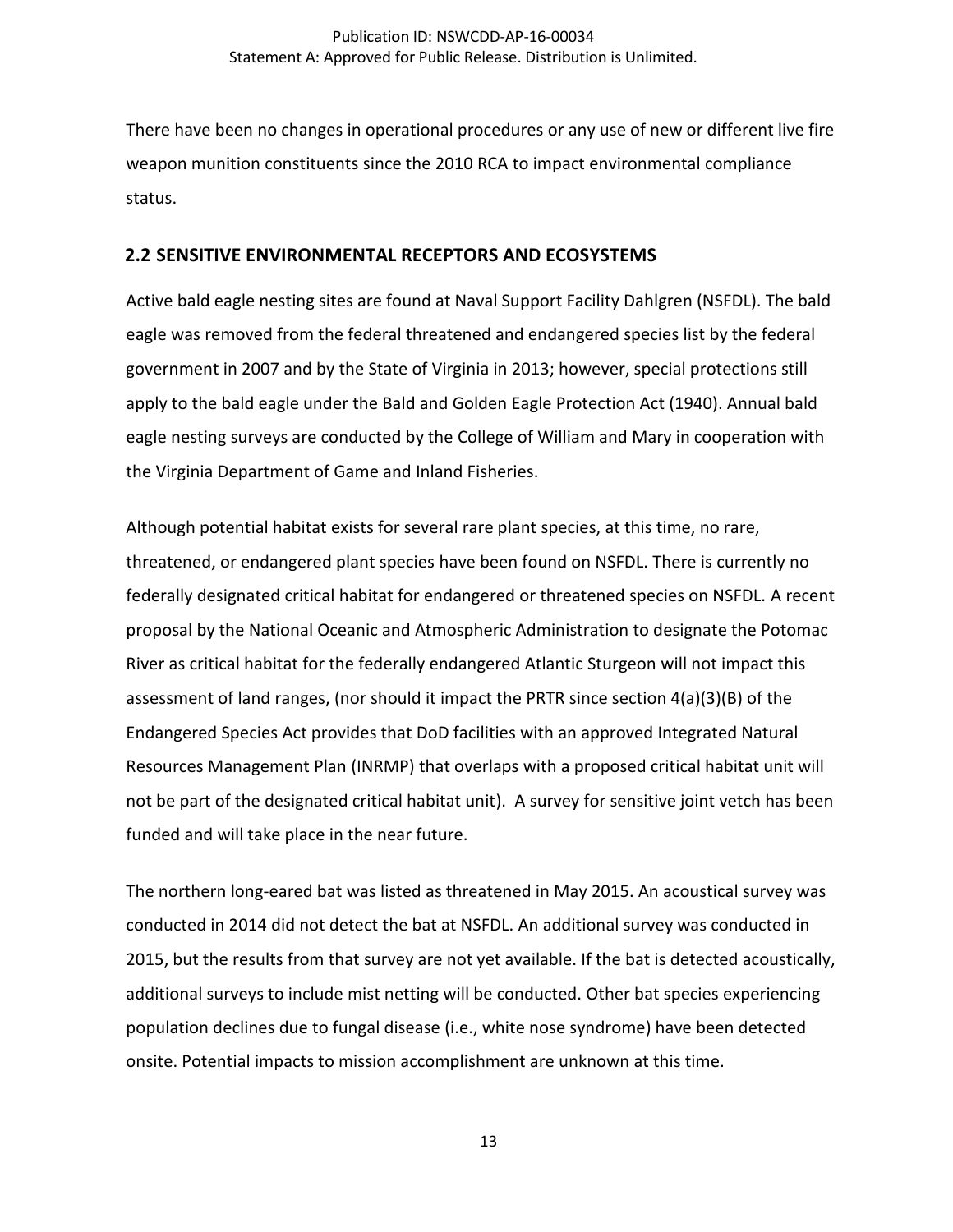As reported in the 2010 RCA, there are five special interest areas (SIAs) which represent areas with unique ecological characteristics and/or high-quality habitat for rare species; two on Mainside and three at EEA. The Gambo Creek SIA is the only one to include a portion of an active range.

These sensitive ecological receptors and areas continue to be monitored through the INRMP and IR programs; there has been no change in status since the 2010 RCA.

# <span id="page-13-0"></span>**3.0 ENVIRONMENTAL REGULATORY COMPLIANCE ASSESSMENT**

The following sections discuss the environmental compliance status of the environmental and operational areas that were assessed at NSWCDD operational ranges. During the RCA fiveyear review, information initially collected about the possible impacts of range operations on the environment was reviewed and analyzed for continuing environmental regulatory applicability and to address any compliance deficiencies. Efforts focused on munitions usage on land-based components of NSWCDD operational ranges. The review found that RDT&E operations at NSWCDD operated ranges are in compliance with applicable environmental program regulations and requirements.

## <span id="page-13-1"></span>**3.1 RCA COMPLIANCE AREAS OF INTEREST**

The RCA five-year review assessed federal, state, and local regulations and DoD/Navy requirements applying to the NSWCDD Ranges in the following areas:

- Air Quality
- Storm Water/Wastewater
- Military Munitions/Solid Waste/Hazardous Materials/Hazardous Waste
- Cultural Resources
- Natural Resources
- Emergency Planning and Community Right-to-Know Act (EPCRA)
- Environmental Planning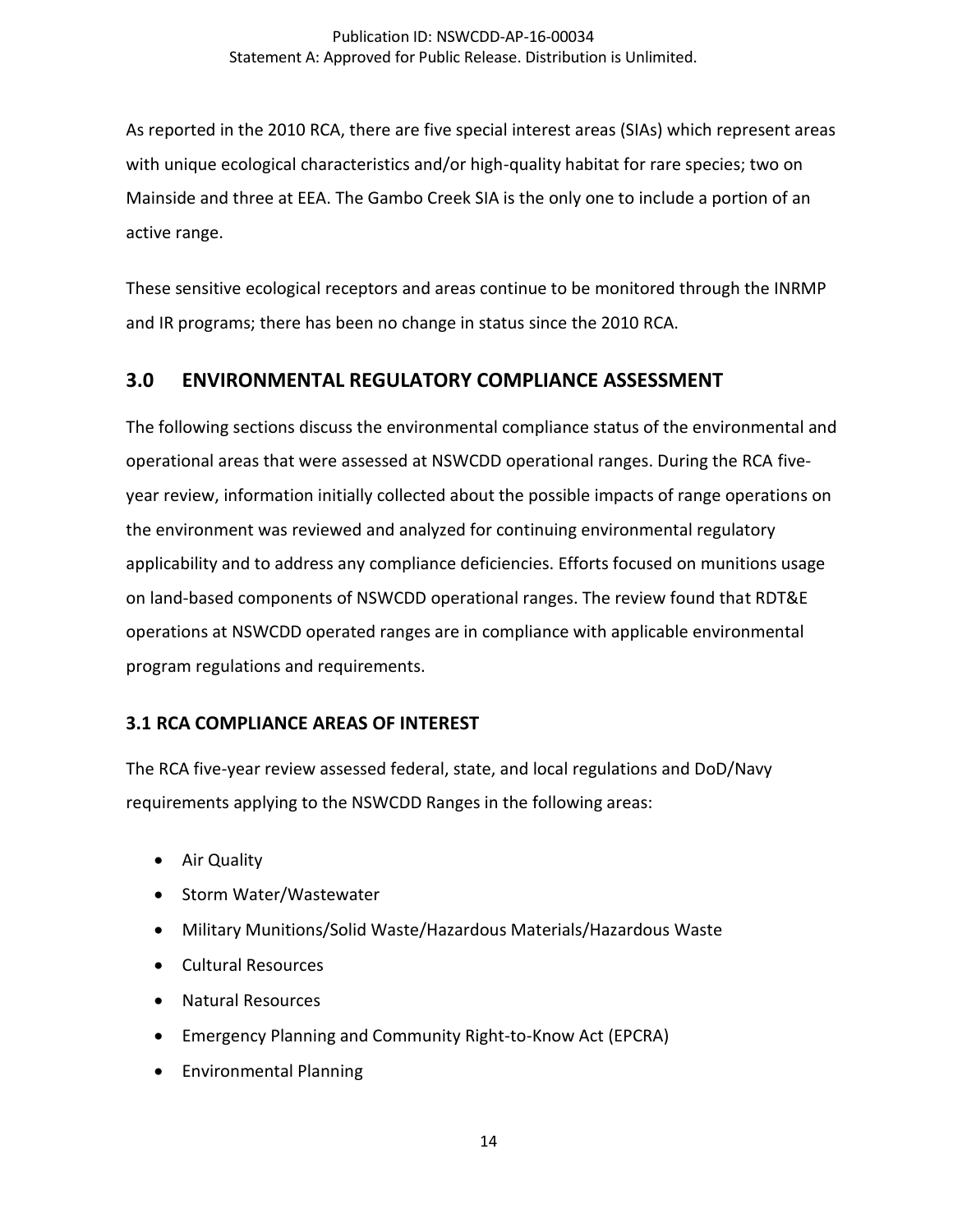- Range Environmental and Explosives Safety Management
- Installation Restoration / Munitions Response
- Storage Tank and Petroleum, Oils, and Lubricants (POL) Management
- Safe Drinking Water, and
- Range Encroachment.

Detailed information and a discussion of the following RCA areas of interest are fully described below.

#### <span id="page-14-0"></span>**3.1.1 Air Quality**

No deficiencies were observed through reviews of records or during interviews conducted with NSASP personnel. The ranges are in compliance with all applicable air quality regulations.

Currently, the Virginia Department of Environmental Quality is not regulating outdoor stationary weapon firing or open field fugitive emission sources since they cannot be practically controlled through the air permitting process. For those sources that can be controlled, emissions are calculated monthly, as the sum of each consecutive 12-month period, to ensure there are no exceedances of operating limits as defined by the June 2016 *Stationary Source Permit to Construct and Operate*, issued by the Virginia Department of Environmental Quality.

#### <span id="page-14-1"></span>**3.1.2 Storm Water/Wastewater**

The Mainside and EEA Ranges are in compliance with applicable water/wastewater program requirements. NSASP updated the Storm Water Pollution Prevention Plan Operations and Maintenance Manual in March 2012 to meet the Virginia Pollutant Discharge Elimination System industrial storm water permit conditions.

The 2010 RCA recommended the use of Operational Range Clearance (ORC) Best Management Practices (BMPs) to address the subsurface munitions at the Missile Test Range to prevent potential releases to the PRTR and reduce potential risks to human health and/or the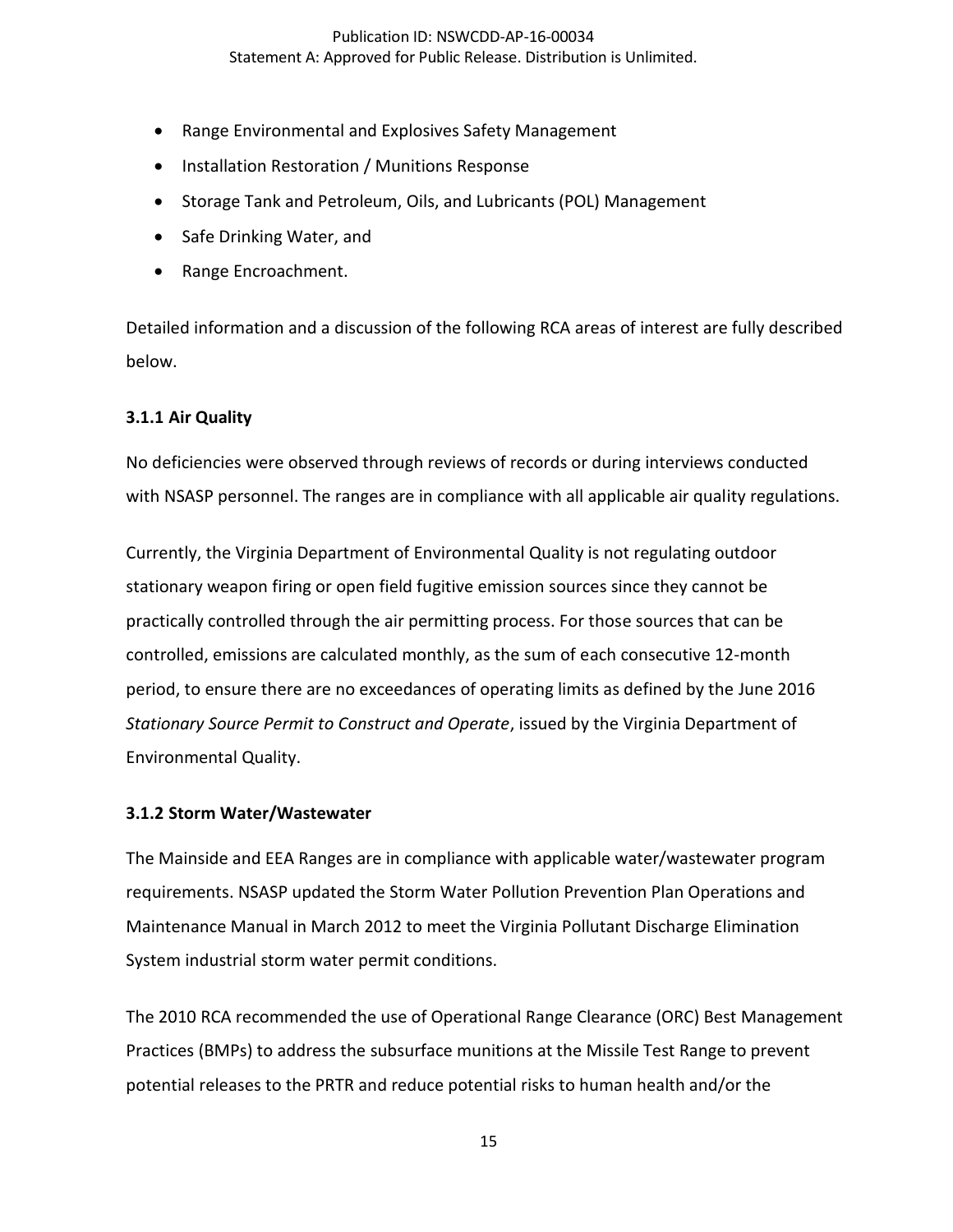environment.

Although exposed munitions would not constitute an off-range release, MCs potentially released to the Potomac River could be regulated under the Code of Maryland Regulations 26.08.01 and 26.08.01.02. Qualified ordnance personnel continue to periodically sweep the shoreline, especially after storm events, to identify any suspect Munitions and Explosives of Concern (MECs) that may have been exposed due to erosion or other processes. Additionally, the Shoreline Stabilization and Restoration Environmental Assessment, completed in March 2014, calls out a four-phased stabilization approach that provides priority to the most severe sections of shoreline, including those where MCs could potentially be released into the Potomac River. The project is currently in Phase I initiative planning stage.

#### <span id="page-15-0"></span>**3.1.3 Military Munitions/Solid Waste/Hazardous Waste**

The Mainside and EEA Ranges are in compliance with hazardous waste management laws and regulations. As indicated above, and in the 2010 RCA, qualified ordnance personnel continue to periodically sweep the shoreline, especially after storm events, to identify any suspect MECs that may have been exposed due to erosion or other processes. "Danger Unexploded Ordnance -No Wading Do not Anchor " signs are in place strategically along the entire Mainside shoreline to prevent unauthorized access by the boating public to all NSWCDDoperated Mainside ranges, including the Old Plate Battery Test Area of the Missile Test Range. Additionally, it is noted in the Code of Federal Regulations (33 CFR334.230), that "…due to hazards of unexploded ordnance, no person or craft (other than law enforcement agencies) in the Middle Danger Zone shall approach closer than 100 yards to the shoreline of Naval Surface Warfare Center, Dahlgren, previously known as the Naval Surface Weapons Center."

Waste munitions and munition components are treated at the RCRA-permitted OB/OD units.

#### <span id="page-15-1"></span>**3.1.4 Cultural Resources**

The Mainside and EEA Ranges are in compliance with applicable cultural resource program requirements. NSASP released an Integrated Cultural Resources Management Plan in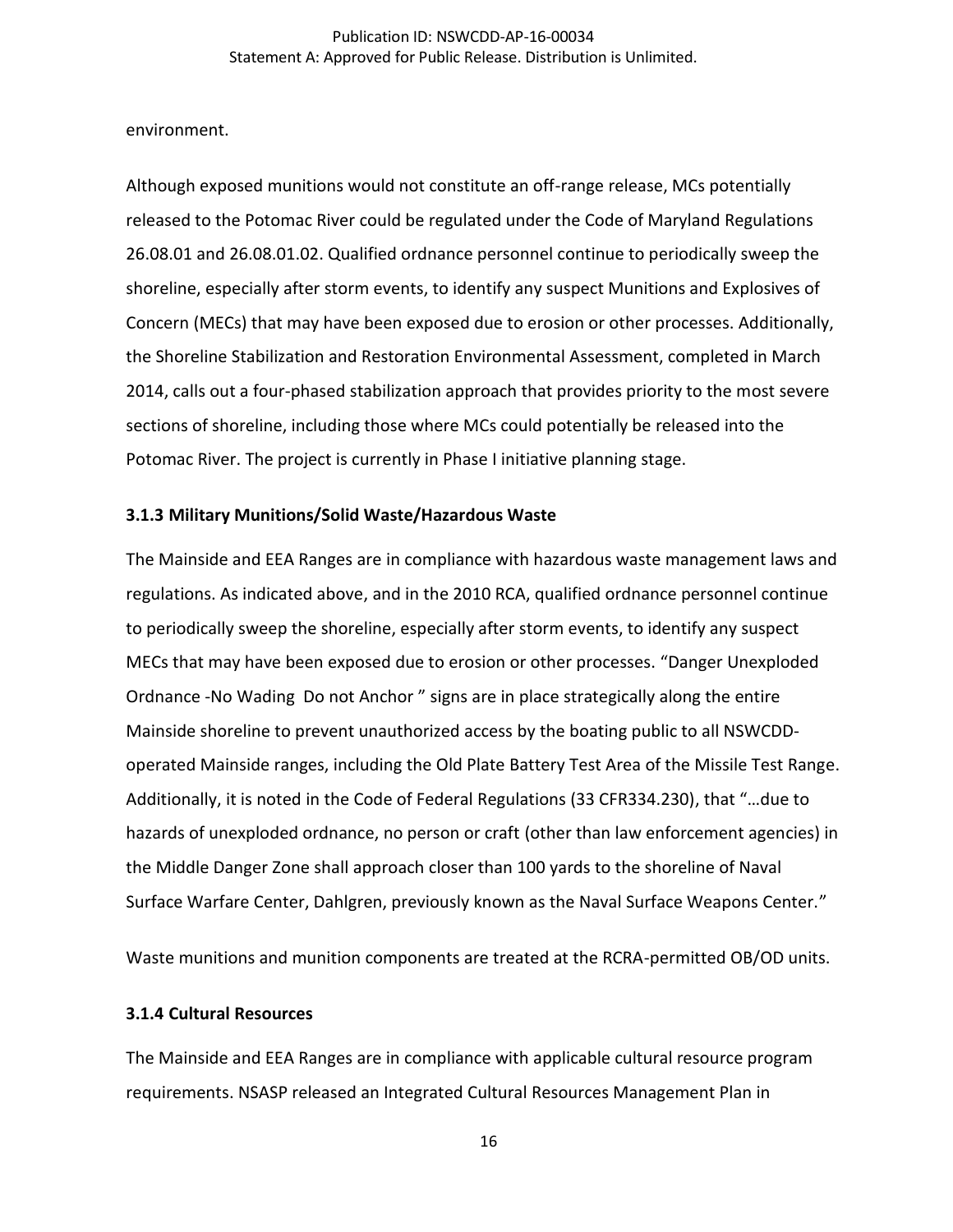September 2014. This plan identifies historic properties on the facility and recommends strategies for preservation. These strategies include Section 106 review in compliance with the National Historic Preservation Act prior to building demolition, rehabilitation/repair, maintenance, removal of historic equipment, ground disturbance or new construction. Such actions follow a local Comprehensive Work Approval Process (CWAP) that allows all Navy stakeholders the opportunity to evaluate the intended action for potential adverse effects and offer mitigations prior to start of work.

#### <span id="page-16-0"></span>**3.1.5 Natural Resources**

The Mainside and EEA Ranges continue to be in compliance with applicable natural resource program requirements as outlined in the latest version of the INRMP (INRMP, October 2013). Actions follow a local CWAP that allows all Navy stakeholders the opportunity to evaluate the intended action for potential adverse effects and offer mitigations prior to start of work. The effectiveness of the INRMP is monitored, evaluated and documented through annual reviews.

## <span id="page-16-1"></span>**3.1.6 Emergency Planning and Community Right-to-Know Act**

The Mainside and EEA Ranges continue to be in compliance with EPCRA requirements. No issues affecting range sustainability were identified at any of the ranges.

## <span id="page-16-2"></span>**3.1.7 Environmental Planning**

The Mainside and EEA Ranges continue to be in compliance with applicable environmental planning requirements. The NSWCDD EIS "*Outdoor Research, Development, Test and Evaluation Activities"* was finalized June 2013 and the Record of Decision (ROD) was signed October 2013. The EIS expanded the activities within the Mainside and EEA Ranges in the areas of:

- Ordnance Expended
- Electromagnetic Energy
- High-energy Lasers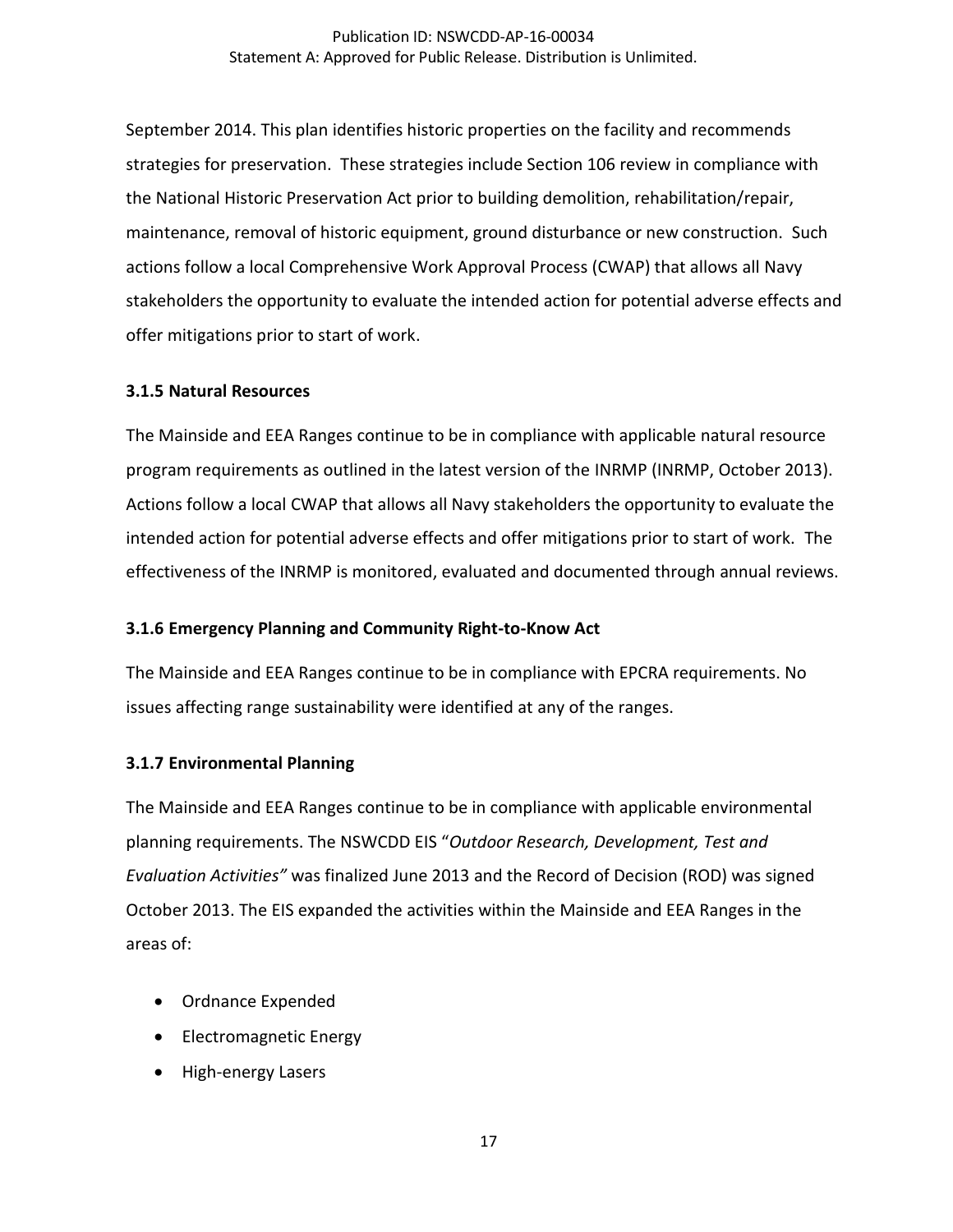Chemical and Biological Simulants

The growing population in the area surrounding NSFDL continues to potentially impact range sustainability because of Navy-generated off-range noise. In response to issues such as noise, NSWCDD has proactively addressed the public's concerns by:

- Implementing a command Instruction, NSWCDDINST 5100.6A, Outdoor Noise Management Process (Jul 2013),
- Publishing Noise and Vibration Measurements at Six Historic Structures (Aug 2010),
- Operating a toll-free phone line for noise complaints per the Community Relations Plan (Jul 2013),
- Announcing the range schedule for expected loud gun firings on a public website (weekly),
- Participating in NSASP Community Relations meetings and presentations with local communities, and
- Participating in development of the NSASP, NSFDL Encroachment Action Plan (EAP, Oct 15).

The EAP is designed to:

- Prevent encroachment challenges and encumbrances that affect the facility's mission;
- Minimize these challenges where mission impacts are occurring or could occur in the future; and
- Engage internal and external stakeholders to promote encroachment management partnerships.

Specific suggested management actions are found in the EAP and will be evaluated for implementation based on effectiveness, acceptability, cost, difficulty and funding. An example of a low cost, low difficulty action already in place is "to track new permitting requirements through legislative and regulatory monitoring."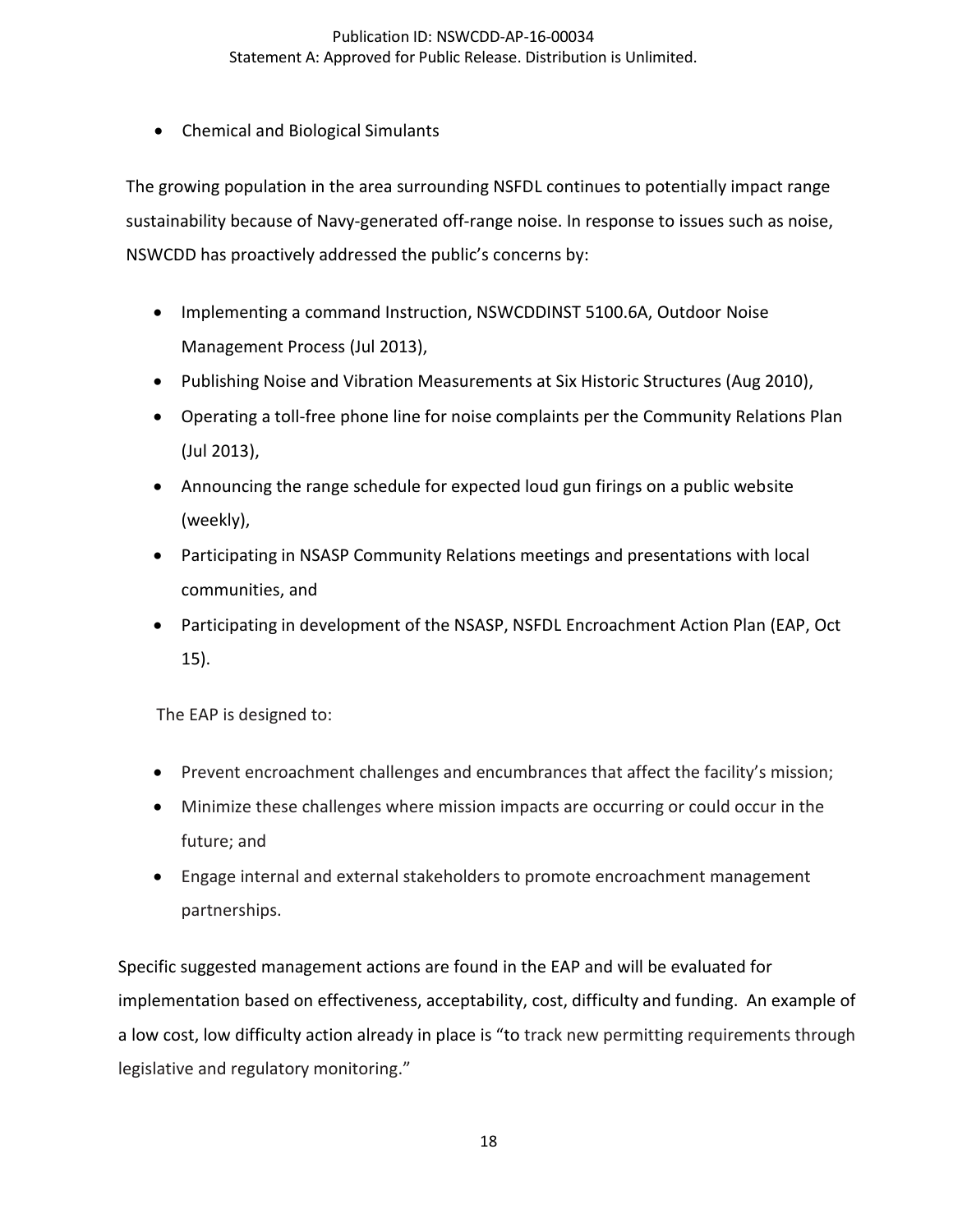#### <span id="page-18-0"></span>**3.1.8 Range Environmental and Explosives Safety Management**

The Mainside and EEA Ranges continue to be in compliance with range environmental and explosives safety requirements. Munitions from past range operations continue to be handled per the Operational Range Clearance Plan and are removed by qualified ordnance personnel to reduce potential risks to human health and/or the environment. Waste munitions and munition components are treated at the RCRA-permitted OB/OD units.

In addition to the EAP outlined in section 3.1.7, and to further safeguard the sustainability of range management, a 2015 Naval Support Facility Dahlgren Joint Land Use Study (JLUS) was completed to establish and encourage a working relationship and collaborative planning process between the military, local jurisdictions, including King George, Westmoreland, and Colonial Beach in Virginia and Charles and St. Mary's Counties in Maryland and various other stakeholders. Among other issues, the JLUS addresses communications, encroachment and noise issues to ensure compatibility of current and future military mission expansion and local economic growth. Notable strategies for NSFDL include seeking Defense Readiness and Environmental Protection Integration funds to acquire environmentally important lands that, if developed, would remove important habitat and impact military mission (adjacent to the base and range station property), continuing the partnership with the Dahlgren Heritage Museum to generate public awareness of the base and its beneficial impacts to the community and the Navy, and expanding outreach to the boating community to increase awareness and cooperation with PRTR clearance during testing.

#### <span id="page-18-1"></span>**3.1.9 Installation Restoration/Munitions Response**

NSASP is the point of contact for all Munitions Response and IR sites on NSFDL. NSASP also receives requests for munitions response assistance from the local community for which EOD Mobile Unit 12; Detachment Dahlgren provides off-station support in accordance with a Memorandum of Understanding between NSWCDD, NSASP, and King George County. NSWCDD is responsible for the recovery, handling, transportation, storage, and final disposition of munitions and explosives of concern, unexploded ordnance, and discarded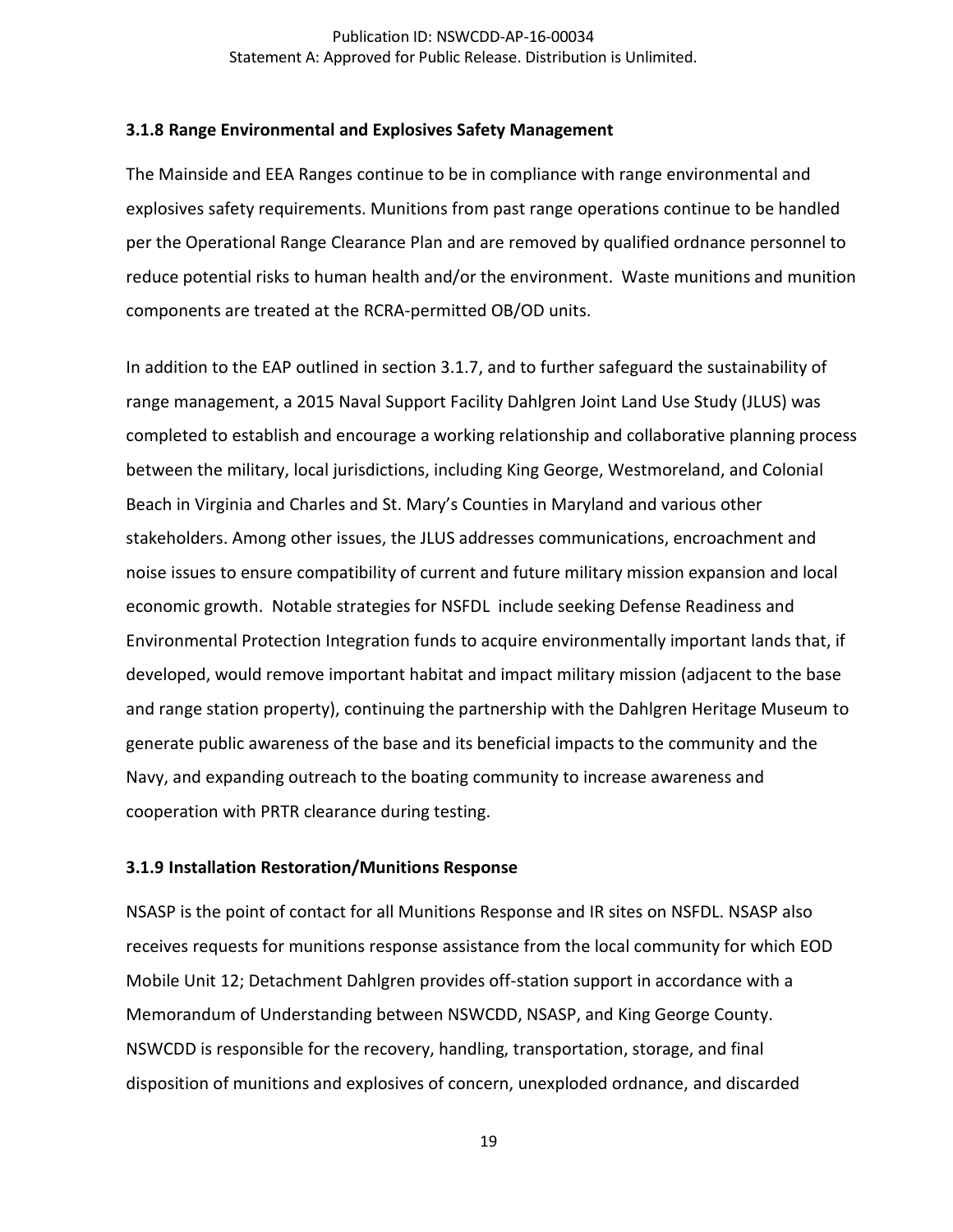military munitions within and outside its operational ranges.

Community relations activities are proactive and ongoing throughout the IR process at NSFDL. Table 3-1 summarizes the size and status of each IR site located on the operational ranges and sites with MCs.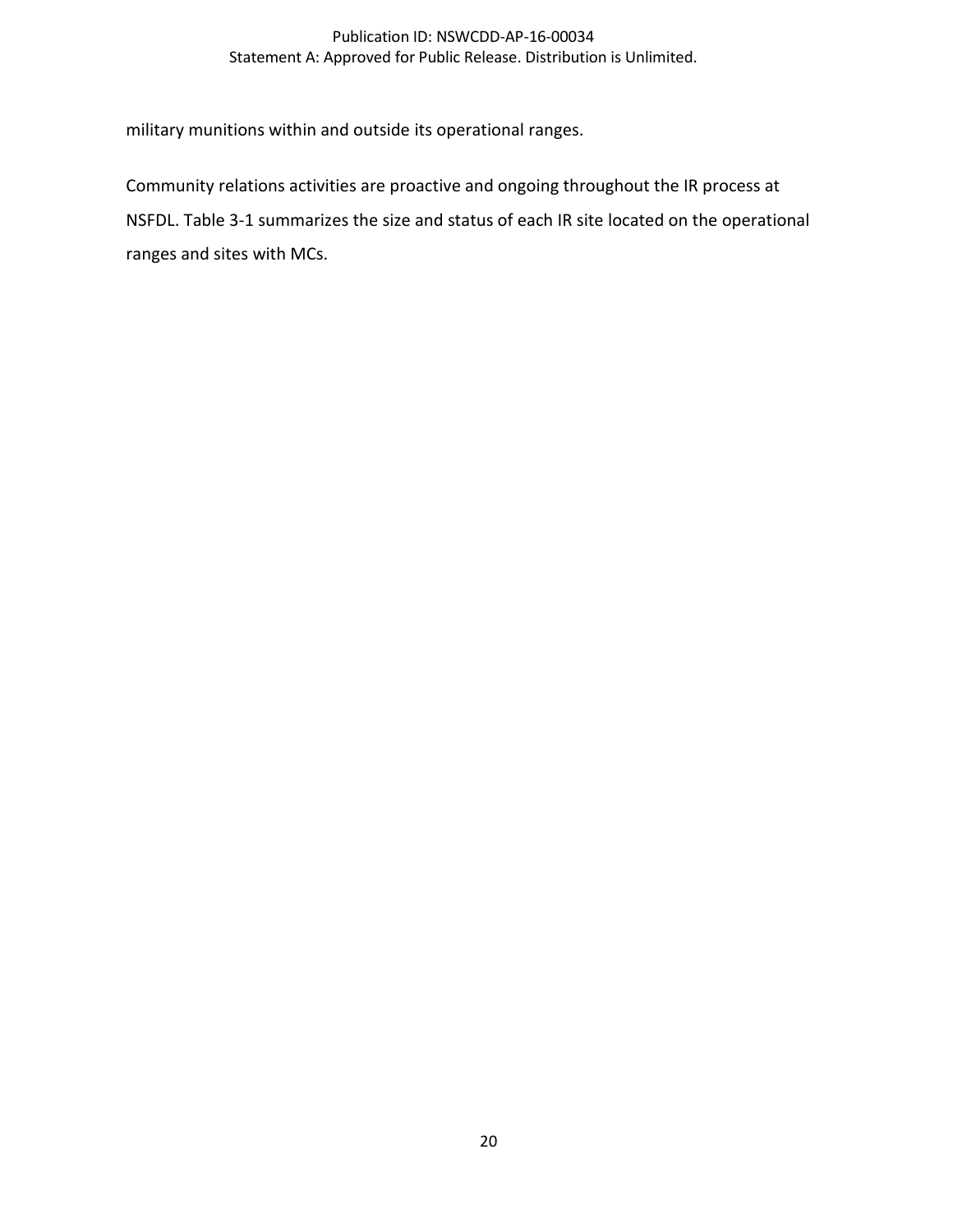#### Table 3-1/ Summary of NSFDL IR Sites (As of June 09, 2016) (Progress/Status updates since 2010 are shown in RED)

| <b>Site</b> | Range<br><b>Location</b>     | <b>Area</b><br>(acres) | <b>Site</b>                                         | Status*                                                                                                                                                                                                                               |
|-------------|------------------------------|------------------------|-----------------------------------------------------|---------------------------------------------------------------------------------------------------------------------------------------------------------------------------------------------------------------------------------------|
| IR Site 1   | Missile Test<br>Range        | 253.96                 | Old Bombing Range                                   | Deferred Action Until Range Closure                                                                                                                                                                                                   |
| IR Site 2   | <b>Missile Test</b><br>Range | 4.70                   | Fenced Ordnance Burial Area                         | ROD- Remedial Action Complete;<br>Long-Term Monitoring (LTM) Underway<br>Institutional Controls (ICs) Implemented                                                                                                                     |
| IR Site 3   | Mainside                     | 0.021                  | Ordnance Burn Structure                             | <b>Removal Action Completed</b><br>ROD - No Further Action                                                                                                                                                                            |
| IR Site 4   | Mainside                     | 2.54                   | Case Storage Area                                   | Engineering Evaluation (EE)/Cost Analysis (CA) Completed<br><b>Removal Action Completed</b><br><b>Ecological Risk Evaluation Underway</b>                                                                                             |
| IR Site 5   | Terminal<br>Range            | 0.82                   | Projectile Disposal Area                            | Deferred Action Until Range Closure                                                                                                                                                                                                   |
| IR Site 6   | Mainside                     | 2.34                   | Terminal Range Airplane Dump                        | ROD - Remedial Action Completed<br>Monitoring                                                                                                                                                                                         |
| IR Site 9   | Mainside                     | 7.91                   | Disposal/Burn Area                                  | ROD - Remedial Action Completed<br><b>LTM Underway</b>                                                                                                                                                                                |
| IR Site 10  | <b>Missile Test</b><br>Range | 12.49                  | <b>Hideaway Pond</b>                                | ROD-LTM Underway<br>ICs Implemented                                                                                                                                                                                                   |
| IR Site 12  | Mainside                     | 0.18                   | <b>Chemical Burn Pit</b>                            | ROD - Selected Remedial Action Completed<br><b>LTM Underway</b><br>ICs Implemented                                                                                                                                                    |
| IR Site 13  | Mainside                     | 0.41                   | Gambo Creek Truck Wash Area                         | <b>Removal Action Completed</b><br>Decision Document - No Further Action                                                                                                                                                              |
| IR Site 14  | Mainside                     | 0.38                   | <b>Chemical Warfare</b><br>(CW) Evaporation<br>Pond | EE/CA Completed<br>Removal Action Completed Groundwater<br>Monitoring underway<br>Remedial Investigation (RI)/Focused Feasibility Study<br>(FS)/Proposed Remedial Action Plan Completed<br><b>Ecological Risk Evaluation Underway</b> |
| IR Site 15  | Mainside                     | 2.45                   | Scrap Metal Storage Area                            | EE/CA Completed<br><b>Removal Action Completed</b><br><b>Ecological Risk Evaluation Underway</b>                                                                                                                                      |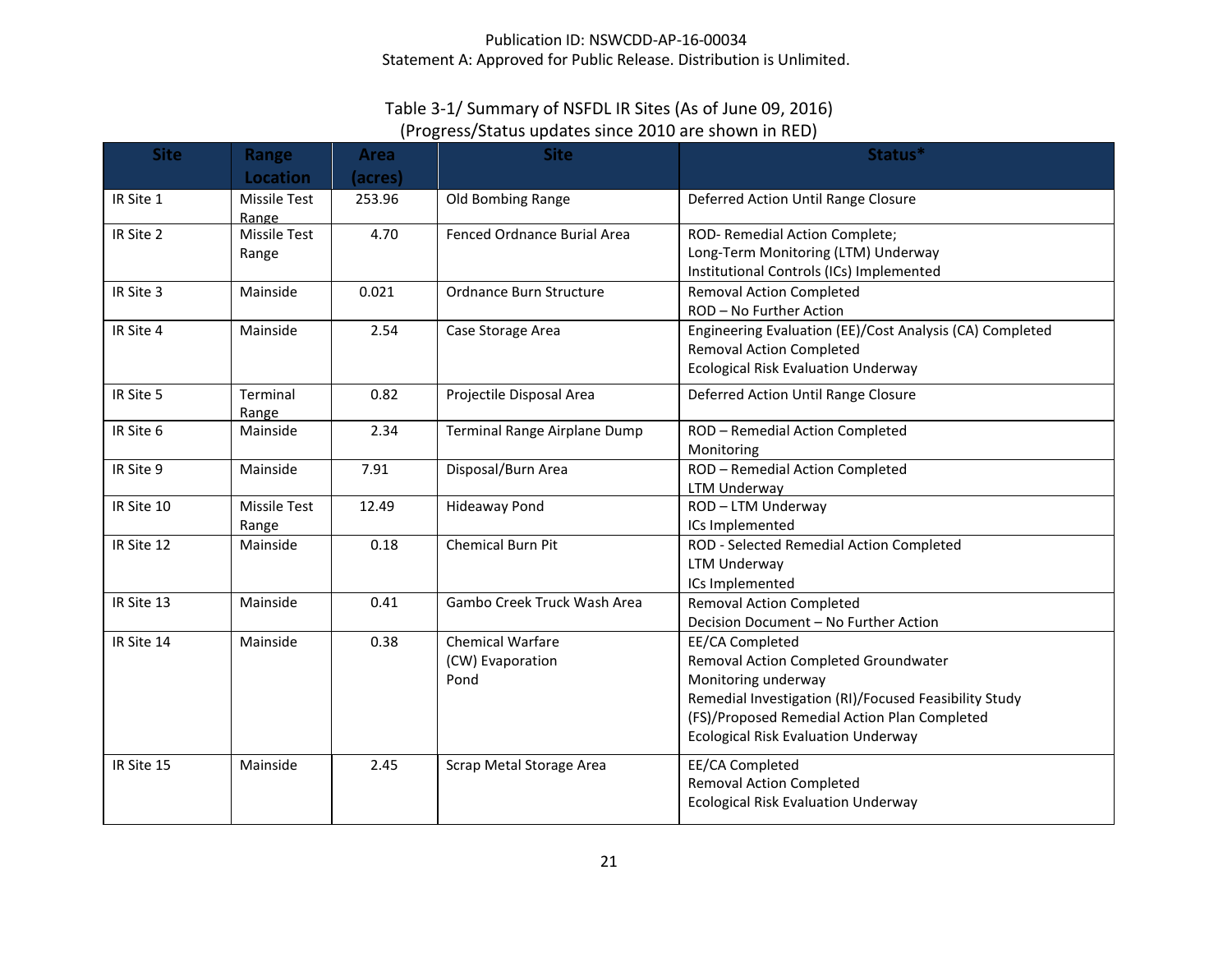| IR Site 17                  | Mainside                     | 7.58 | 1400 Area Landfill                  | ROD - Remedial Action Completed<br>LTM Underway |
|-----------------------------|------------------------------|------|-------------------------------------|-------------------------------------------------|
|                             |                              |      |                                     | ICs Implemented                                 |
| IR Site 25                  | AA Fuze                      | 6.62 | Pesticide Rinse Area                | <b>Removal Action Completed</b>                 |
|                             | Range                        |      |                                     | ROD - No Further Action                         |
| IR Site 31                  | EEA                          | 1.59 | Airplane Park Dump                  | <b>Removal Action Completed</b>                 |
|                             |                              |      |                                     | ROD - No Further Action                         |
| IR Site 32                  | EEA                          | 1.10 | Fast Cook-Off Pit and Pond          | RI/FS Completed                                 |
|                             |                              |      |                                     | ROD - No Further Action                         |
| IR Site 33                  | EEA                          | 0.32 | Otto Fuel Spill                     | Closed                                          |
| IR Site 36                  | EEA                          | 0.27 | Depleted Uranium (DU) Mound         | <b>Removal Action Completed</b>                 |
| (also AOC                   |                              |      | <b>EEA Mixed Waste</b>              | ROD - No Further Action                         |
| IR Site 37                  | Machine Gun                  | 4.19 | <b>Lead Contamination Area</b>      | <b>ROD Amendment Completed</b>                  |
|                             | Range                        |      |                                     | ICs Implemented                                 |
| IR Site 39                  | Main Range                   | 1.16 | Open Storage Area Main Battery      | Closed                                          |
| IR Site 43                  | <b>Missile Test</b>          | 0.39 | <b>Higley Road Land Application</b> | <b>Removal Action Completed</b>                 |
|                             | Range                        |      |                                     | Decision Document - No Further Action           |
| IR Site 44                  | Mainside                     | 0.03 | Rocket Motor Pit                    | <b>Removal Action Completed</b>                 |
|                             |                              |      |                                     | ROD - No Further Action                         |
| IR Site 45                  | Mainside                     | 2.14 | Landfill B                          | <b>Removal Action Completed</b>                 |
|                             |                              |      |                                     | Decision Document - No Further Action           |
| IR Site 46                  | <b>Missile Test</b><br>Range | 1.87 | Landfill A: Stump Dump Road         | ROD - Remedial Action Completed                 |
| IR Site 47A                 | Missile Test                 | 0.63 | World War I Munitions Mound         | EE/CA Completed                                 |
|                             | Range                        |      |                                     | <b>Removal Action Completed</b>                 |
|                             |                              |      |                                     | Closeout Report - No Further Action             |
| IR Site 47B                 | <b>Missile Test</b>          | 0.01 | Barbette/DU Contamination           | EE/CA Completed                                 |
|                             | Range                        |      |                                     | <b>Removal Action Completed</b>                 |
|                             |                              |      |                                     | Closeout Report - No Further Action             |
| IR Site 49                  | Machine Gun                  | 0.06 | Building 200 DU                     | <b>Removal Action Completed</b>                 |
| (also AOC<br>C <sub>4</sub> | Range                        |      |                                     | ROD - No Further Action                         |
| IR Site 50                  | EEA                          | 4.55 | Fill Areas Northeast EEA (Objects)  | <b>Removal Action Completed</b>                 |
|                             |                              |      |                                     | Decision Document - No Further Action           |
| IR Site 57                  | Mainside                     | 1.87 | Shell House Dump                    | Decision Document - No Further Action           |
|                             |                              |      |                                     |                                                 |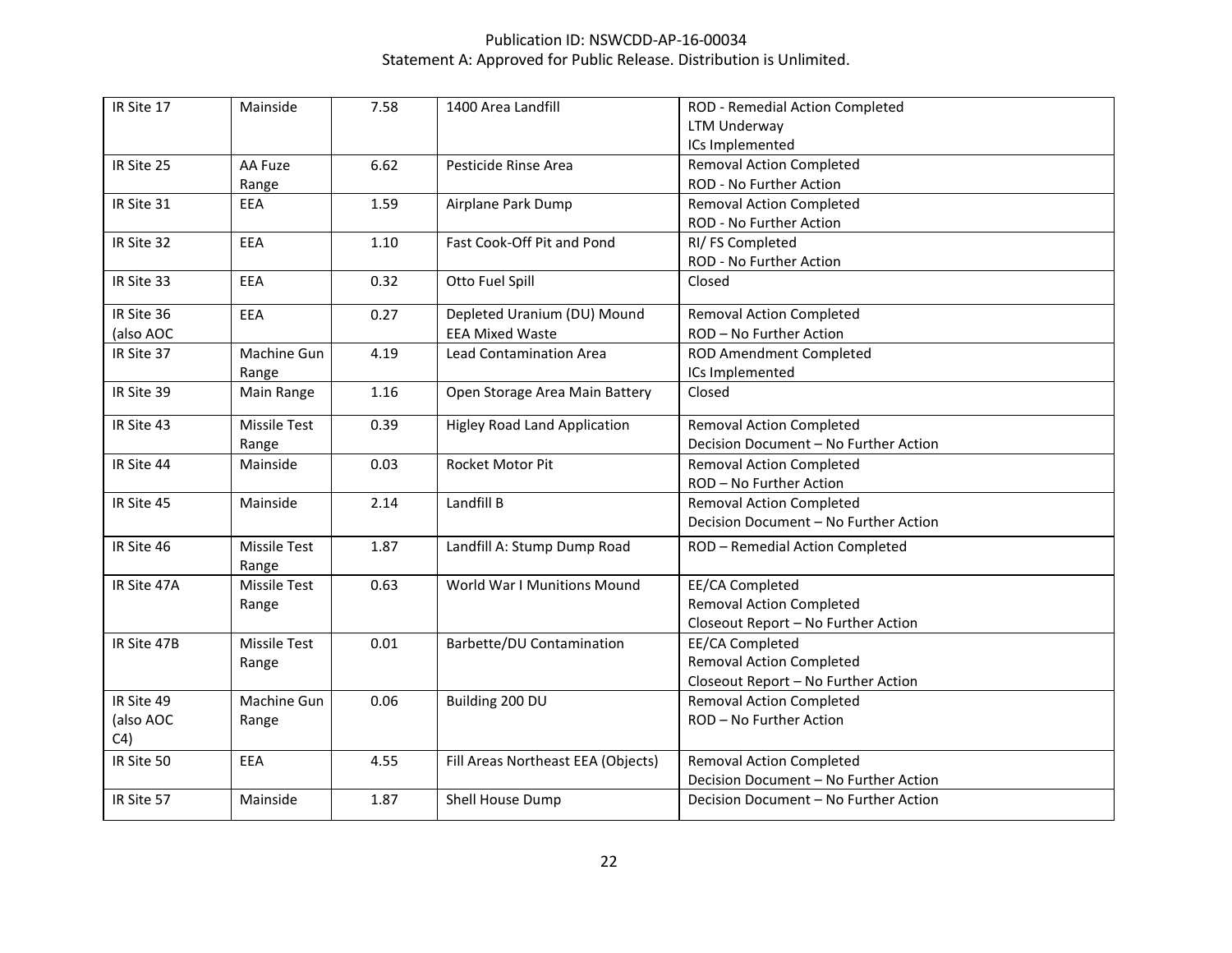| IR Site 58          | Mainside     | 1.01    | Building 1350 Landfill             | ROD-Remedial Action complete         |
|---------------------|--------------|---------|------------------------------------|--------------------------------------|
| IR Site 59          | EEA          | 0.09    | Octagon Pad Dump                   | Closed                               |
| IR Site 61A         | Mainside     | 2.13    | Gambo Creek Ash Dump               | <b>RI</b> Completed                  |
|                     |              |         |                                    | Pilot Study/Removal Action Completed |
|                     |              |         |                                    | <b>Risk Evaluation Underway</b>      |
| IR Site 61B         | Terminal     | 0.18    | Gambo Creek Projectile Disposal    | Closed                               |
| IR Site 62          | Mainside     | 0.04    | Building 396                       | <b>RI/FS Completed</b>               |
|                     |              |         |                                    | <b>Removal Action Completed</b>      |
|                     |              |         |                                    | ROD - No Further Action              |
| AOC Q               | <b>PRTR</b>  | 1305.65 | <b>Upper Machodoc Creek</b>        | Closed                               |
| Other Units C3      | Main Range   | 1.58    | Scar at Phalanx Test Area          | Closed                               |
| IR Site 60          | EEA          | 0.012   | Building 455 Star Gauge Loading    | Closed                               |
| Located on          | Terminal     | 0.04    | <b>Terminal Range Building 109</b> | Closed                               |
| <b>Active Range</b> | Range        |         |                                    |                                      |
| AOC P               | Missile Test | 224.23  | Gambo Creek                        | Under Investigation                  |
|                     | Range        |         |                                    |                                      |

\* The terms No Further Action and Closed are interchangeable. No additional characterization, assessment, or responses are required for closed sites or sites listed with No Further Action as the status.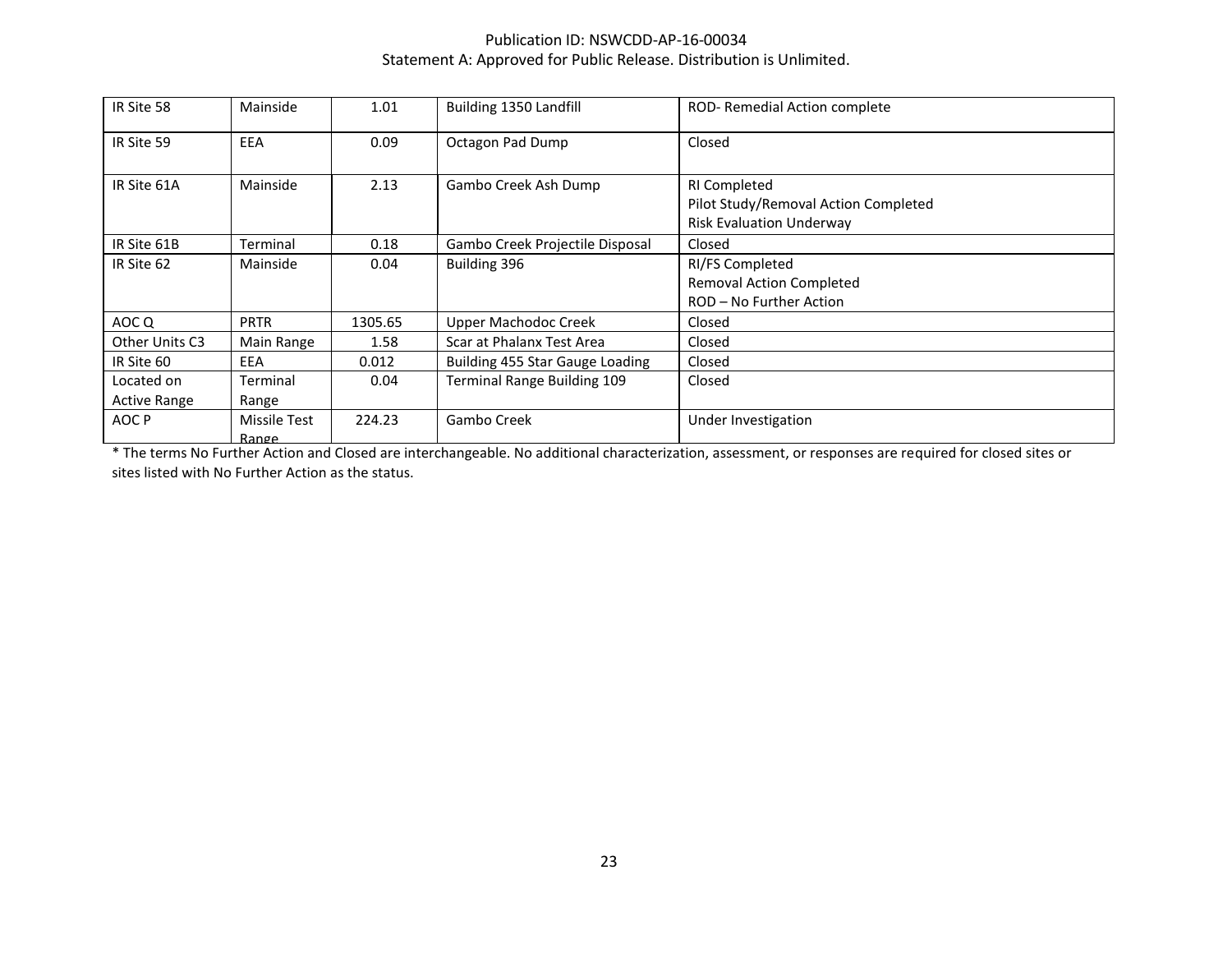#### <span id="page-23-0"></span>**3.1.10Storage Tank and Petroleum, Oils, and Lubricants Management**

Tank and POL management on the active, land-based test ranges on Mainside and EEA are in compliance with applicable regulatory requirements. The Spill Prevention Control and Countermeasures Plan was updated in June 2015. The Oil Discharge Contingency Plan has been updated and was sent to Virginia Department of Environmental Quality for review and approval in November 2014.

#### <span id="page-23-1"></span>**3.1.11 Safe Drinking Water**

The Mainside and EEA potable water systems are in compliance with applicable safe drinking water requirements. Naval Facilities Engineering Command updated the Operations and Maintenance Plans for Mainside and EEA in 2013 to reflect then-current water distribution maps and well locations. The Operations and Maintenance Plan for Mainside is planned to incorporate construction of a new water tower and demolition of two old towers.

No munitions constituents have been detected in the drinking water source for Mainside or EEA. However, perchlorate and RDX continue to be detected in levels above Groundwater Protection Standards (GPSs) at EEA in the surficial aquifer, approximately 2 to 20 feet below land surface. The contamination is being closely monitored by NSWCDD as required by the RCRA Permit for the Thermal Treatment of Hazardous Waste by OB/OD. Based on the current groundwater flow model, which was updated in 2015, the trends of steady or attenuating contaminant concentrations, and the lack of plume migration, it appears that monitored natural attenuation (MNA) is effective in mitigating any increases in the extent or concentration of the contamination in the shallow groundwater underlying the OB and OD units at EEA.

To monitor RDX and perchlorate in the surface water at EEA, numerous surface water samples have been collected from multiple locations within Black Marsh, approximately 5000 feet upstream from the Navy property boundary on the Potomac River. The samples show concentrations of RDX above the facility-specific GPS, although no surface water quality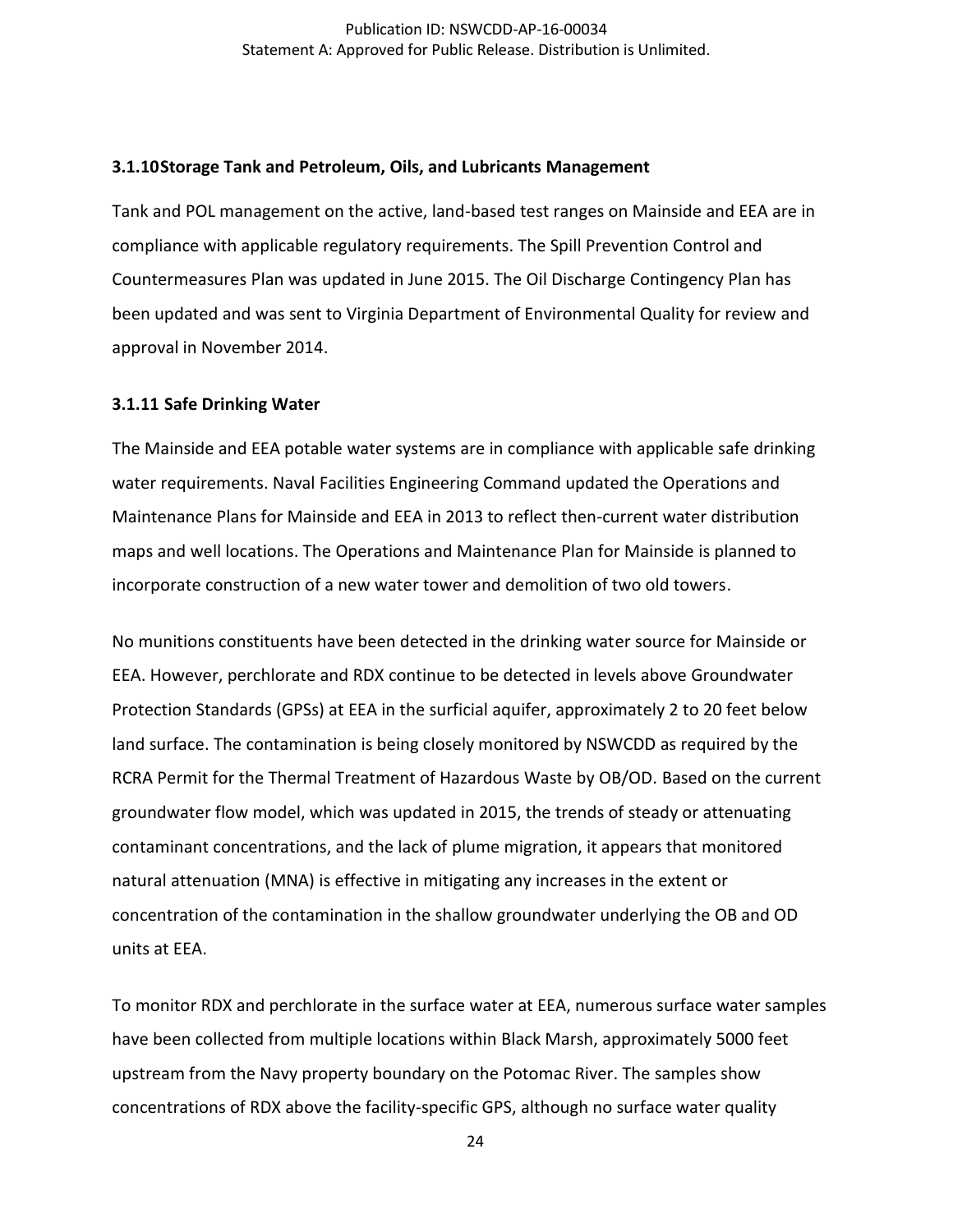standards exist for Virginia state waters for RDX. The maximum RDX concentration is also below the screening benchmarks that have been published by various Environmental Protection Agency regions. The perchlorate concentrations in the surface water are all below the GPS. RDX and perchlorate levels continue to be closely monitored by NSWCDD and samples to date have shown no increase in either RDX or perchlorate concentration since surface water sampling was initiated in 2011.

#### <span id="page-24-0"></span>**3.1.12 Range Encroachment**

NSASP and NSWCDD are working together to identify challenges that threaten the ability to conduct RDT&E operations, sustain core capabilities, and execute the mission. The 2015 EAP designates actions and encroachment management programs to minimize impediments to operations and maintain the capability to perform the mission as outlined in section 3.1.7.

## <span id="page-24-1"></span>**3.2 MONITORING AND TRAINING**

New laws and regulations are monitored continuously for applicability to NSWCDD ranges and RDT&E programs. In addition, all personnel are required to take Environmental Awareness Training which covers such topics such as compliance with water and storm water, air, and solid and hazardous waste regulations. Personnel whose job duties impact specific RCA areas of interest also take training directly related to compliance and awareness, often on an annual basis.

# <span id="page-24-2"></span>**4.0 EVALUATION AND STATUS OF PROTECTIVE MEASURES**

The following protective measures have been identified in order to maintain compliance with environmental and munitions management requirements and ensure future RDT&E mission success on existing ranges:

• Storm Water/Wastewater- When munitions from range operations are exposed via erosion or other processes, ORC BMPs will be followed to reduce potential risks to human health and the environment. Range personnel will continue to inspect the shoreline at the Old Plate Battery Test area periodically and after storm events. Any munitions or debris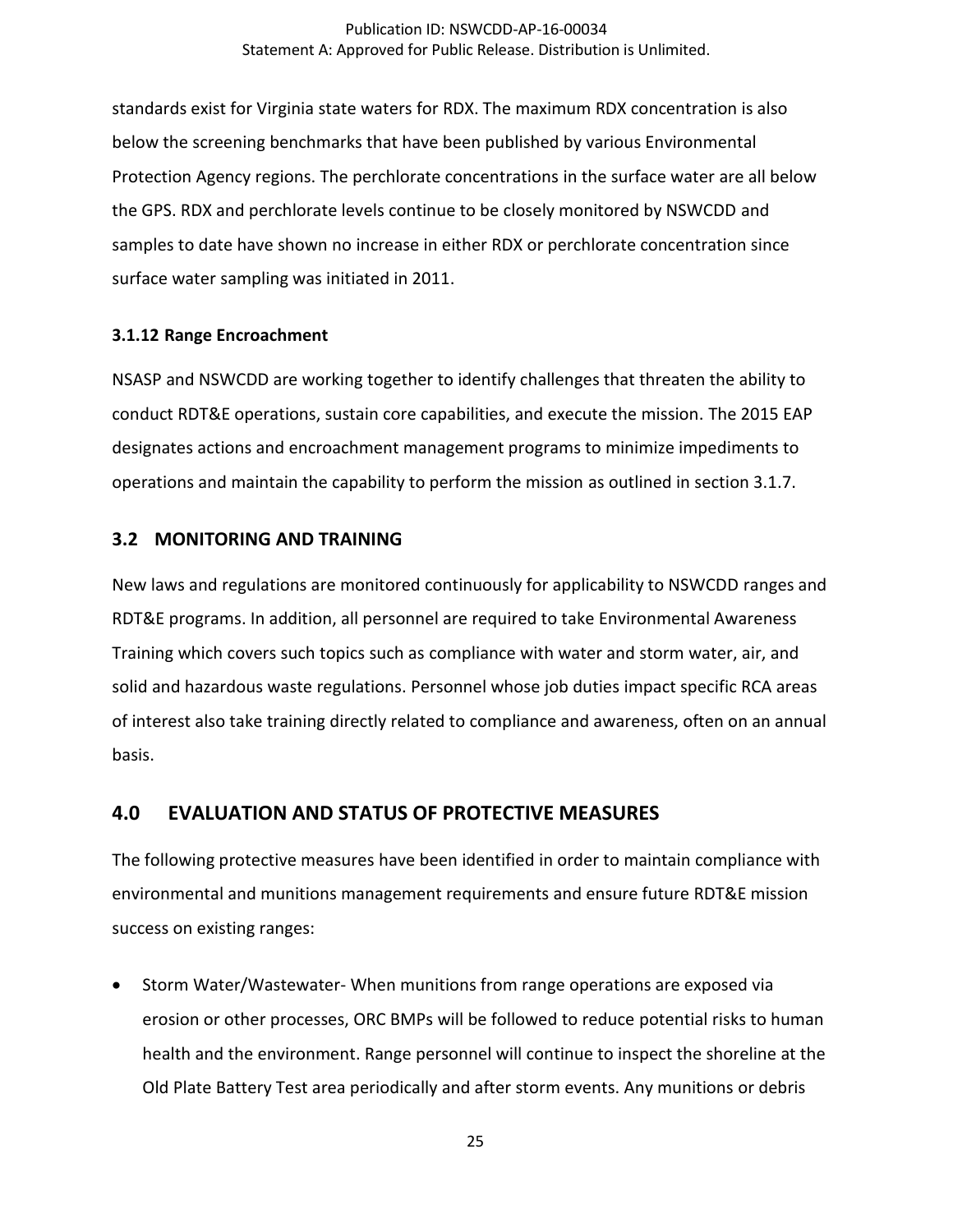that are exposed at the Old Plate Battery Test Area will be properly managed. NSWCDD will also continue to monitor the progress of NSASP's shoreline stabilization project that is currently in Phase I initiative planning stage.

- Military Munitions/Solid Waste/Hazardous Materials/Hazardous Waste- When munitions from range operations are exposed via erosion or other processes, ORC BMPs will be followed to reduce potential risks to human health and/or the environment. Range personnel will continue to inspect the shoreline at the Old Plate Battery Test area periodically and after storm events. Any munitions or debris that are exposed at the Old Plate Battery Test Area will be properly managed.
- Environmental Planning- NSWCDD will continue proactive communication between the military, local jurisdictions, and various stakeholders through operating a toll-free phone line for noise complaints, announcing the range schedule for expected loud gun firings on a public website, participating in NSASP Community Relations meetings and presentations with local communities, and participating in development and implementation of the NSASP, NSFD Encroachment Action Plan.
- Range Environmental and Explosives Safety Management- When munitions from range operations are exposed via erosion or other processes, ORC BMPs will be followed to reduce potential risks to human health and the environment. Range personnel will continue to sweep the shoreline at the Old Plate Battery Test area periodically and after storm events. NSWCDD will also continue to monitor the progress of NSASP's shoreline stabilization project that is currently in Phase I initiative planning stage.
- Safe Drinking Water- NSWCDD will continue to closely monitor RDX and perchlorate in both groundwater and surface waters at EEA and stay up to date on any proposed Maximum Concentration Guidelines.
- Range Encroachment- In addition to the EAP, NSWCDD engages in proactive communication activities between the military, local jurisdictions, and various stakeholders through the COMREL, JLUS and other outreach programs.

# <span id="page-25-0"></span>**5.0 OPERATIONAL RANGE SITE MODEL ELEMENTS**

The 2010 RCA combined the five land-based ranges on Mainside into one ORSM and another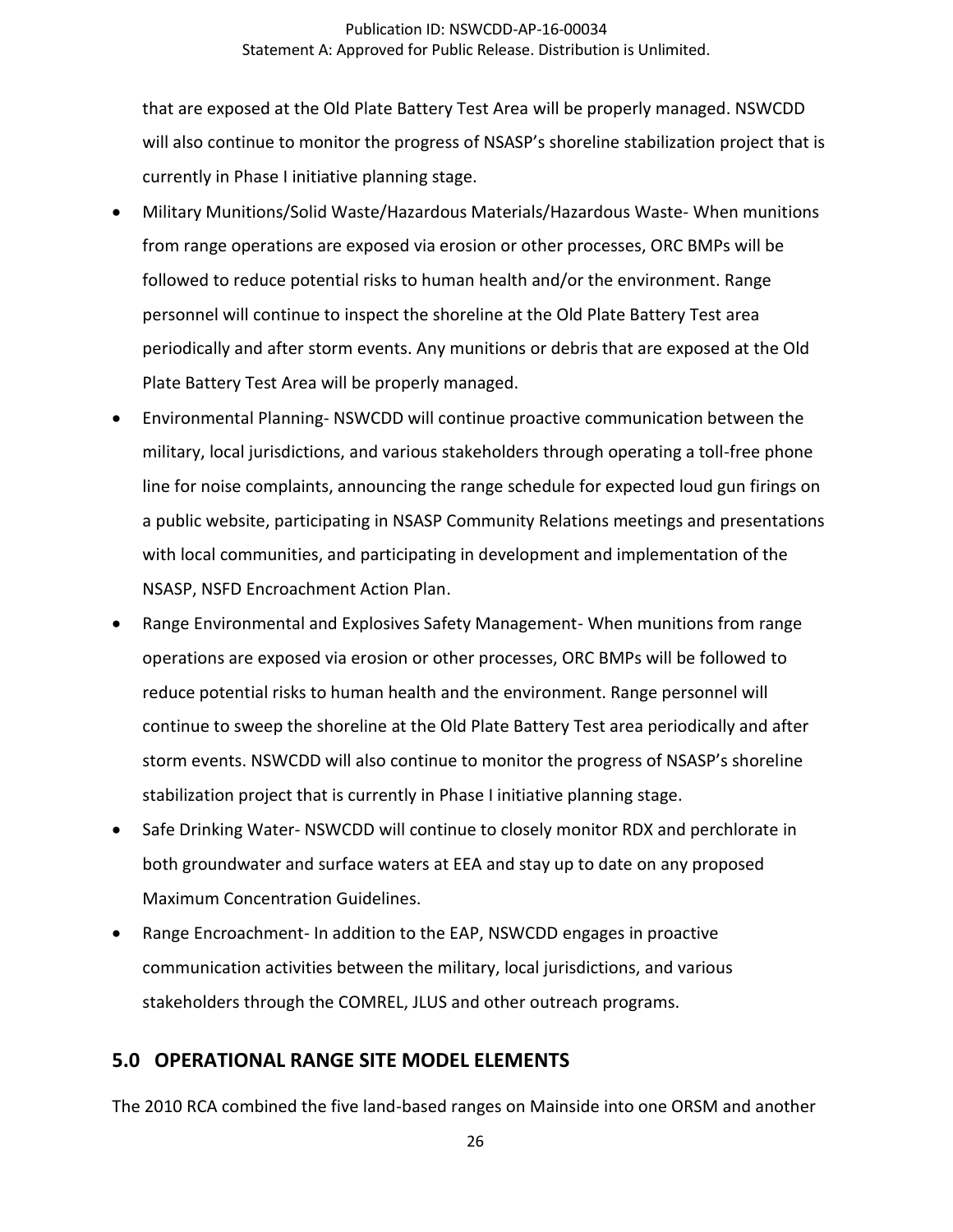for EEA that includes Churchill and Harris Ranges and the OB/OD units. The PRTR is not addressed, as it is a water-based range and therefore covered under a different assessment.

In the 2010 RCA, the ORSMs developed summarized operational, environmental, and land use conditions that continue to be used to support conclusions and recommendations concerning the potential for off-range migration of MCs. MCs are defined in the RSEPA Policy Implementation Manual as materials originating from military munitions, including explosive and nonexplosive materials, and the emissions, degradation, or breakdown products of such munitions, potentially including, but not limited to, the following:

- 2-Amino-4,6-dinitrotoluene (2-A-4,6-DNT)
- 4-Amino-2,6-dinitrotoluene (4-A-2,6-DNT)
- 1,3-Dinitrobenzene (1,3-DNB)
- 2,4-Dinitrotoluene (2,4-DNT)
- 2,6-Dinitrotoluene (2,6-DNT)
- RDX
- Methyl-2,4,6-trinitrophenylnitramine (Tetryl)
- Nitrobenzene
- Nitroglycerin
- 2-Nitrotoluene
- 3-Nitrotoluene
- 4-Nitrotoluene
- HMX
- Perchlorate
- 1,3,5-Trinitrobenzene (1,3,5-TNB)
- TNT, and
- Metals (e.g., aluminum, arsenic, lead, and mercury).

The inputs to the 2010 ORSMs for both the Mainside and EEA ranges are still applicable. Current military operations, described in Section 2.1 apply. Future work includes anticipated increases in laser operations, EM testing, projectile testing, chemical and biological simulants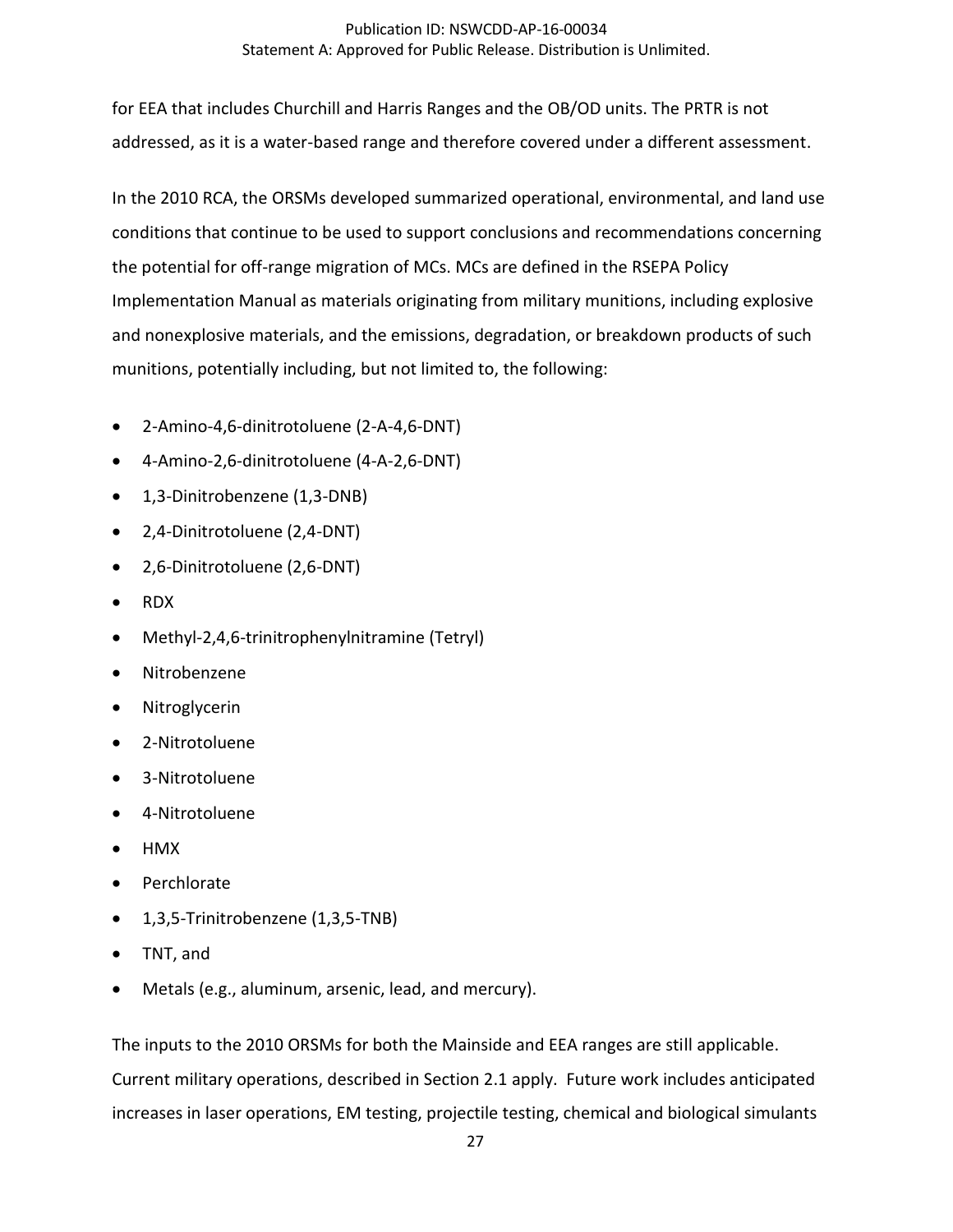testing, and radio frequency operations. These RDT&E areas were fully explored in the EIS and it is not expected that there will be an increase in the likelihood of an MC migrating off the range.

Inputs to the environmental and land use elements have not changed since 2010.

# <span id="page-27-0"></span>**6.0 PREDICTIVE MODELING**

Predictive modeling is used to estimate potential concentrations and the migration rates of MCs moving through the environment (air, overland surface flow, subsurface soil, and groundwater migration) when the ORSM demonstrates that the environmental media are potentially impacted. Predictive modeling was not conducted for the Mainside or EEA Ranges due to the extensive sampling and analysis for MCs under the IR Program, RCRA, and Virginia Pollutant Discharge Elimination System permit requirements.

# <span id="page-27-1"></span>**7.0 REVISIONS TO THE RSEPA POLICY IMPLEMENTATION MANUAL**

There have been no revisions or updates to the RSEPA policy implementation manual since the 2010 RCA was finalized. NSWCDD will continue to monitor the manual for applicable updates and make changes to the RCA if warranted.

# <span id="page-27-2"></span>**8.0 CONCLUSION**

The ultimate purpose of the RCA five-year review is to ensure compliance is met or maintained and the risk of potential off-range release is appropriately analyzed.

# <span id="page-27-3"></span>**8.1 STEPS NECESSARY TO MAINTAIN COMPLIANCE**

After evaluation of the applicable RCA areas of interest, the question "*Are Further Steps Required to Maintain Compliance?*" must be answered. NSWCDD has current environmental and natural resource management programs and processes in place that ensure compliance with all applicable laws and regulations.

The data reviewed for the RCA five-year review indicate that NSWCDD is in compliance with appropriate management statutes and regulations for the RCA areas of interest listed in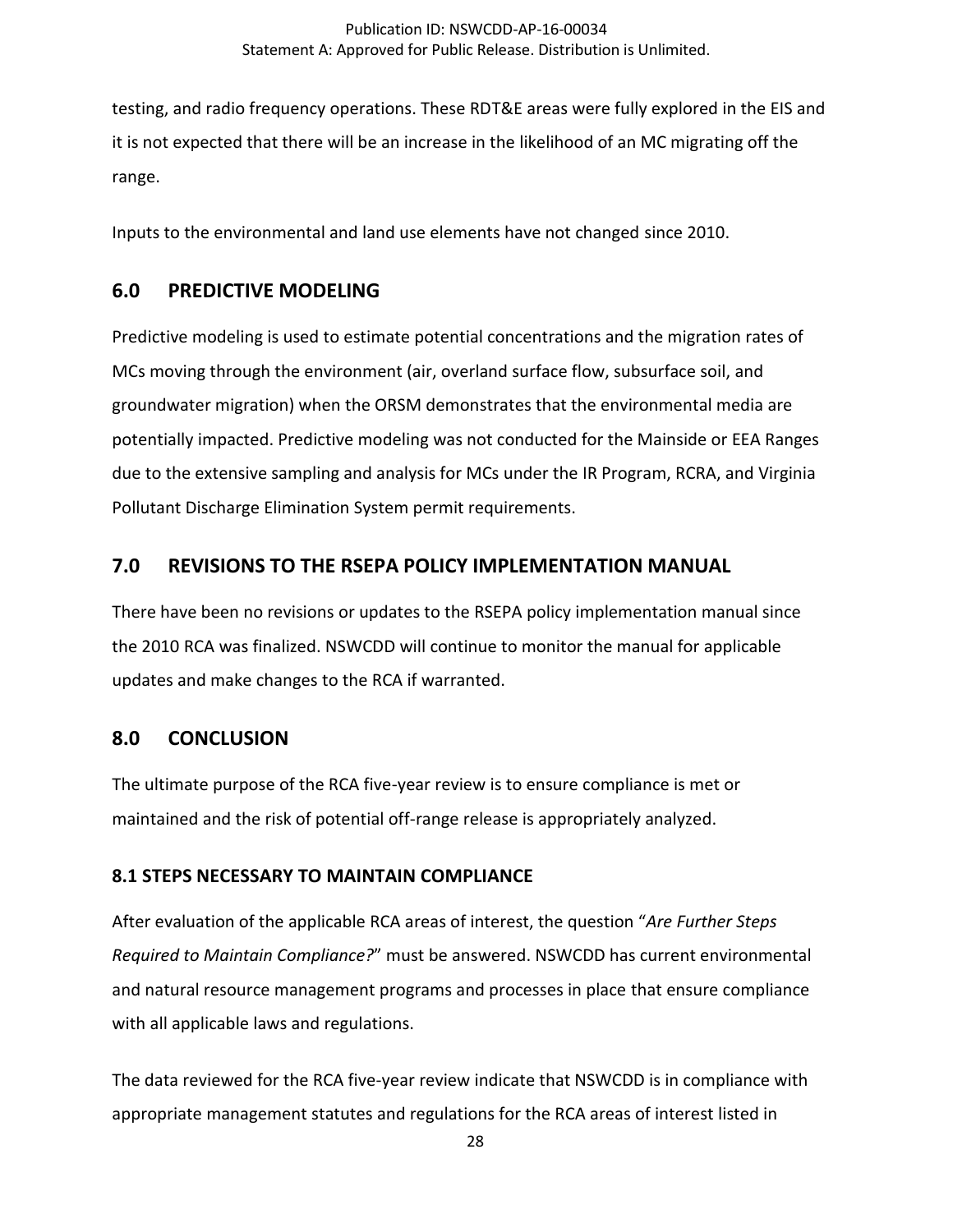Section 3.1.

Protective measures initially implemented in the 2010 RCA enhance range sustainment and provide for a more secure operational environment. Details of the protective measures are discussed in Section 4. No further steps are required to maintain environmental compliance of NSWCDD Ranges.

# <span id="page-28-0"></span>**8.2 POTENTIAL OF OFF-RANGE RELEASES**

The second question that must be answered *"Is Further Analysis Required to Assess Risk of Potential Off-Range Release?"* The EIS, finalized in 2013, evaluated the impact of past, present, and future RDT&E operations on the environment at NSWCDD. Additionally, there is extensive multi-media sampling and monitoring associated with both the IR Program and the Subpart X permitting requirements required by RCRA. These programs address any areas where there is a potential for any off-range release of MCs.

Analytical data for soil and groundwater samples collected as part of these programs indicate there is no significant potential for off-range releases at NSWCDD at concentrations which exceed screening levels. Further analysis to assess risk of potential off-range release at this time is not warranted.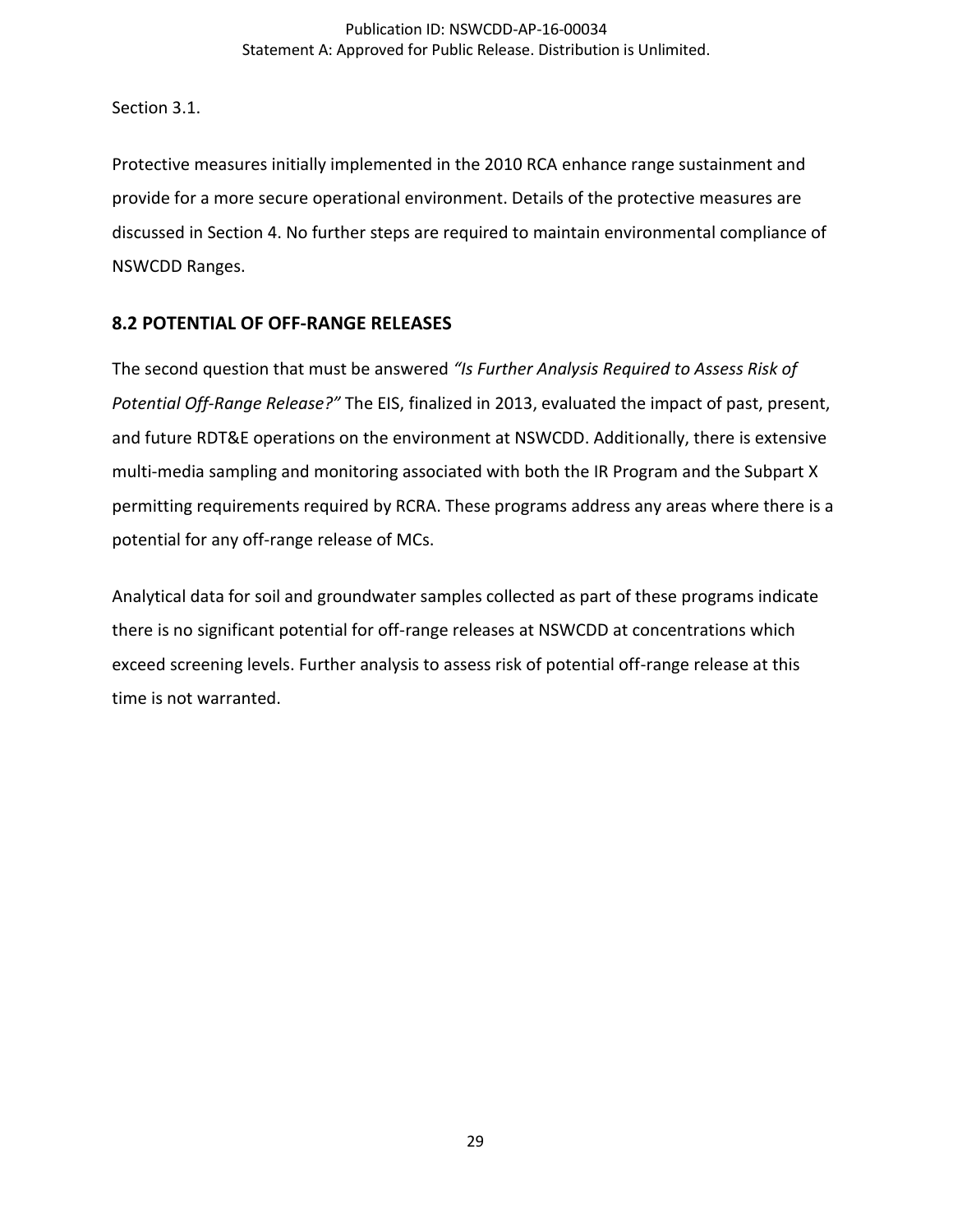## <span id="page-29-0"></span>**REFERENCES**

- AECOM. 2013. Final Environmental Impact Statement, Outdoor Research, Development, Test & Evaluation Activities at Naval Surface Warfare Center Dahlgren. Prepared under contract for the Naval Surface Warfare Center Dahlgren by AECOM.
- Chief of Naval Operations Environmental Readiness Division (N45). 2005. Virginia Department of Environmental Quality. Permit for the Thermal Treatment of Hazardous Waste by Open Burning and Open Detonation, Permit No. VA7170024684
- DoD. 2005. Department of Defense Instruction Number 4715.14, Operational Range Assessments. Under Secretary of Defense for Acquisition, Technology, and Logistics.
- Earth Tech Inc. 2013. Community Involvement Plan for the Integrated Management Plan Environmental Impact Statement. Prepared under contract for the Naval Surface Warfare Center Dahlgren.
- Department of the Navy. 2014 . Environmental Assessment for Shoreline Stabilization and Restoration at Naval Support Facility, Dahlgren, Virginia. Prepared under contract for Department of the Navy, Naval Support Facility Dahlgren, and Naval Facilities Engineering Command by the Luis Berger Group, Inc.
- Department of the Navy, 2015. Preliminary Assessment of Water Ranges for Munitions Response Sites and Areas of Concern, Naval Support Activity South Potomac (Dahlgren), Virginia. Prepared under contract for the Naval Facilities Engineering Command Washington by Resolution Consultants.
- Marstel-Day. 2015. Naval Support Activity Encroachment Action Plan at Naval Support Facility Dahlgren. Prepared under contract for the Naval Facilities Engineering Command Washington by Marstel-Day, LLC.
- Matrix Design Group. 2015. Naval Support Facility Dahlgren Joint Land Use Study. Department of Community Development, King George County. Prepared under contract with King George County, Virginia by Matrix Design Group.
- NAVSEA (Naval Sea Systems Command). 2010. Range Condition Assessment Report, Naval Surface Warfare Center – Dahlgren Laboratory (NSWCDL) Ranges, Dahlgren, Virginia.
- NSFDL/NAVFAC. 2014. Integrated Cultural Resources Management Plan, Naval Support Facility Dahlgren. Prepared under contract for the Naval Facilities Engineering Command Washington by the Luis Berger Group, Inc.
- NSFDL/NAVFAC. 2013. Integrated Natural Resources Management Plan, Naval Support Facility Dahlgren. Prepared by the Naval Facilities Engineering Command Washington .

NSWCDDINST 5100.6A. 2013. Outdoor Noise Management Process

OPNAV. 2014. Environmental Readiness Program. Chief of Naval Operations Instruction (OPNAVINST)